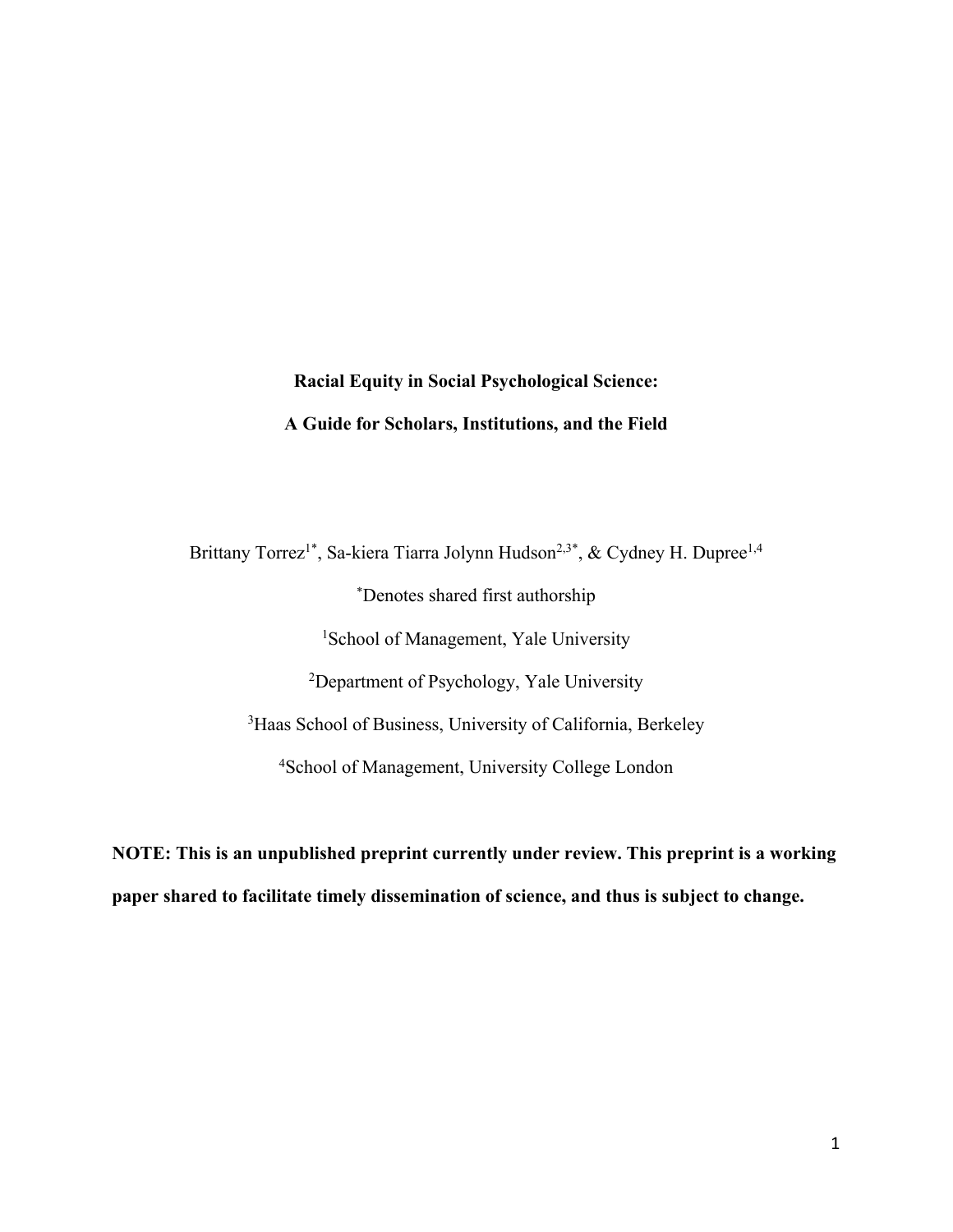#### **Abstract**

How can social psychologists ensure their scholarship does not maintain racial inequality—or, better, is anti-racist? This article serves as a reference for scholars by briefly reviewing the state of racial inequality in psychological science before providing concise yet comprehensive recommendations. Challenges include a) the field's historic role in inequality-maintenance, especially by reinforcing harmful stereotypes, b) pervasive objectivity norms that reify Whiteness as the status quo, and c) the inequitable allocation of resources to White scholars and White-centered scholarship. Recommendations center on a) methodological practices during the research process, from idea generation to manuscript preparation, b) empirical transparency from scholars during the publication process, and c) institutional, resource-focused support from gatekeepers (e.g., editors, senior faculty) to incentivize the diversification of our science.

*Keywords*: race and ethnicity, inequality, academia, meta-science, objectivity, stereotypes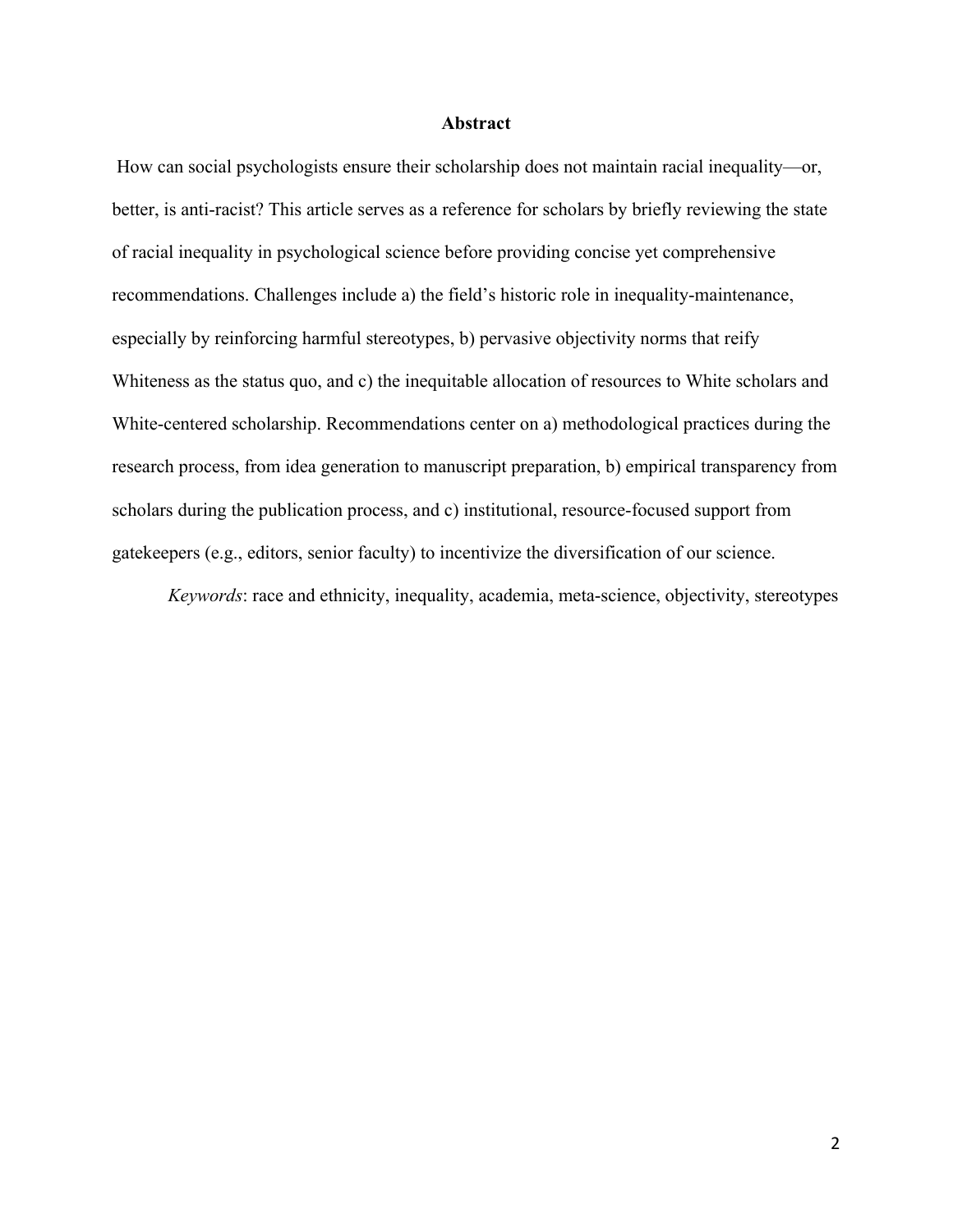# **Racial Equity in Social Psychological Science: A Guide for Scholars, Institutions, and the Field**

In 2020, the world was rocked by the brutal killing of Mr. George Floyd. Millions around the world took to the streets in protest. Organizations rushed to release statements affirming their commitment to diversity, equity, and inclusion. Institutions changed the names of buildings, awards, and even schools to avoid associations with racist history (Jones, 2020). The field of psychology was not untouched by this social movement. In the months that followed, multiple papers were retracted from top scientific journals for perpetuating harmful stereotypes (Bauer, 2020; Johnson et al., 2020). Recent empirical findings (e.g., Roberts et al., 2020) reinforced what is easily revealed by examining the field's major conferences or journals' editorial boards: social psychology is overwhelmingly White, across levels and sub-disciplines. This has implications for the quality and impact of our science—the research questions that are asked, the participants whose views are represented, the scholarship that is funded, published, and disseminated.

The field has shown some self-awareness (Dupree & Kraus, 2022; Ledgerwood et al., 2022). Tasks forces have been created, reports produced, calls to action written, and awards funded. But progress, along many metrics, has been frustratingly slow. In this article, we provide a guide for social psychologists who wish to help move our field toward racial equity, ensuring that our science is representative of the world around us, inclusive of historically-marginalized scholars, and aiding progress toward an equitable society. These concrete, data-driven recommendations are aimed at scholars across levels—from graduate student to full professor, from the individual to the field. We discuss the importance of methodological practice, empirical transparency, and resource-driven institutional support (particularly from gatekeepers such as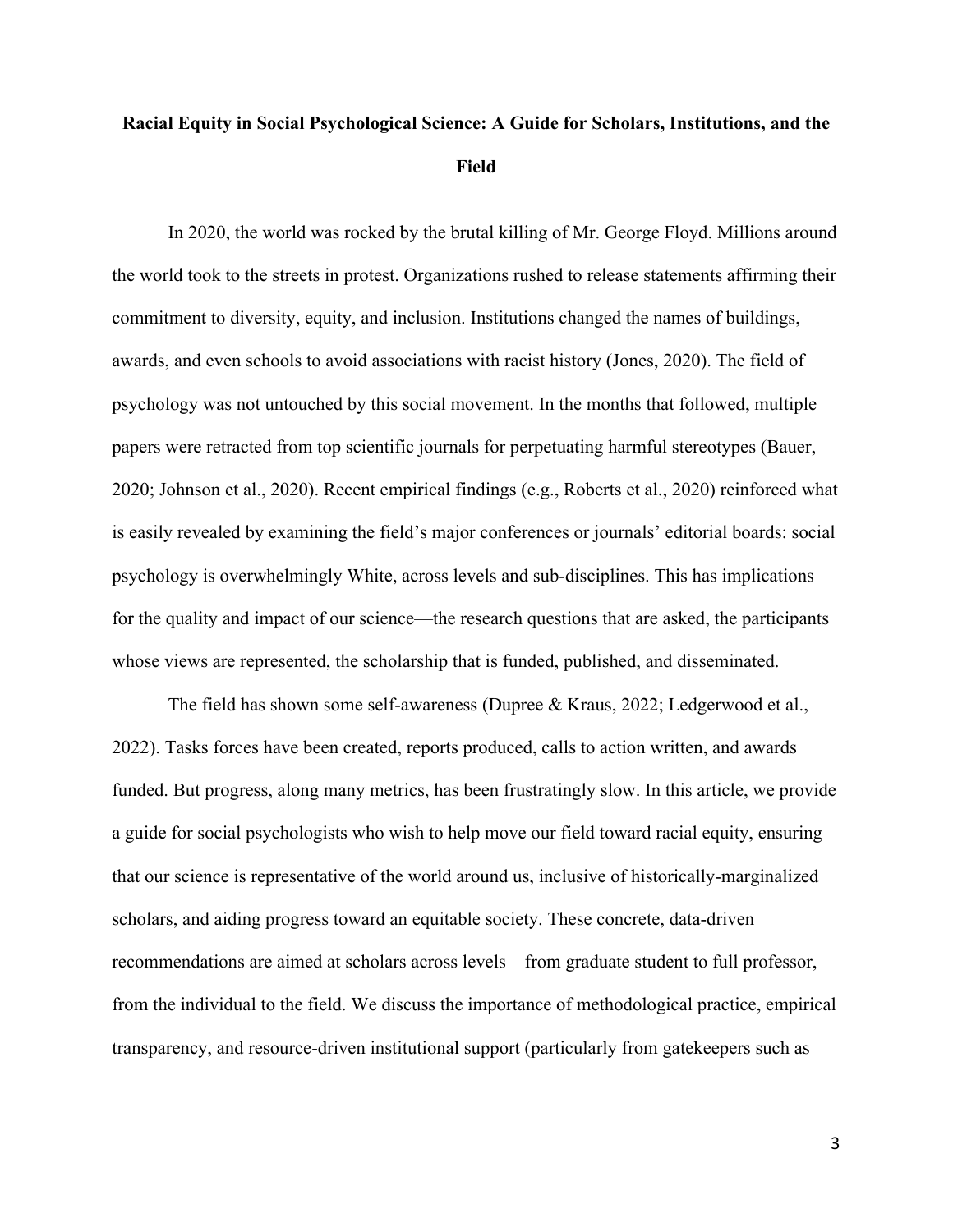journal editors, principal investigators, or senior faculty on hiring and promotion committees). We begin with critical socio-historical context of racial inequality in social psychology.

#### **Foundations of Racial Inequality in Psychological Science**

For decades, social psychologists have studied the antecedents and consequences of racism. However, when we look inward, the evidence is clear: social psychology is by no means immune from perpetuating racial inequality. Anecdotally, the field is rife with stories of scholars of color being tokenized, suffering from micro-aggressions to explicit bigotry, and ultimately, leaving the field due to chronic racial injustices (see #BlackInTheAcademy for examples). Empirically, recent scholarship illustrates the pervasiveness of racial inequality in our field. Roberts and colleagues (2020) queried more than 11,500 empirical articles published in two of social psychology's top journals (e.g., *Journal of Personality and Social Psychology*), finding that the vast majority did not reference participant race (95%), were edited by White editors (92%), and were written by White scholars (72%). Those edited by White editors were less likely to highlight race, and among those that did highlight race, those authored by White scholars were less likely to report participant race. These stories and findings reinforce the notion that psychological science—a field that was created by and for wealthy, White men—has maintained its exclusivity nearly 150 years after its inception. As such, the field that purports to reveal how humans think, feel, and behave is only representative and inclusive of a select few.

# *Historical Foundations*

Any scholar who seeks to eradicate racial inequality in psychological science must understand the field's historic role in building and maintaining racial inequality. We do not find ourselves here by accident. Historically, psychological science has long buttressed systems of racial inequality. Psychology played a crucial role in the creation and maintenance of stereotypes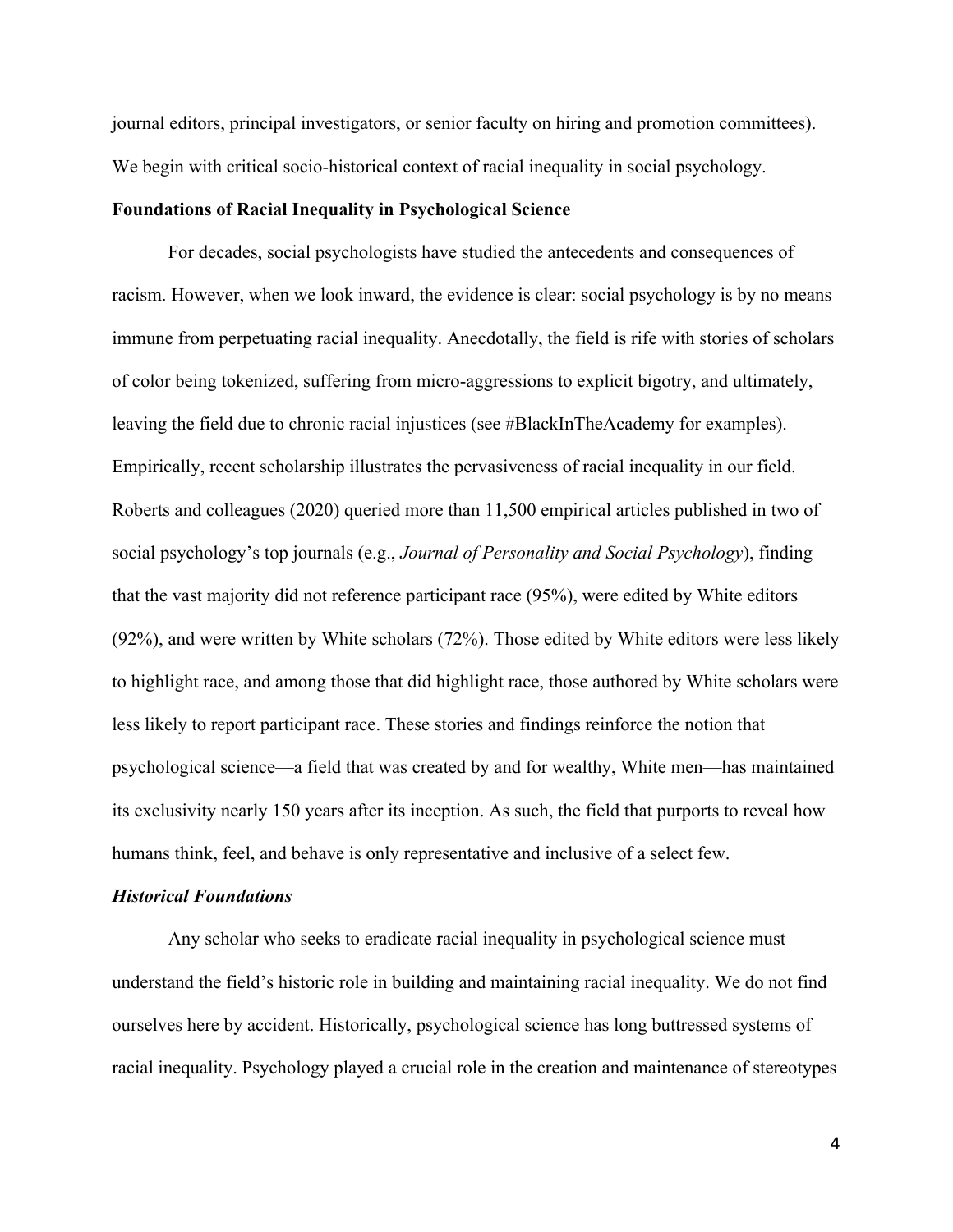depicting people of color as cognitively, biologically, and socially inferior to White people (Saini, 2019). Since the 1800s, psychologists have played a crucial role in biological or genetic determinism—the notion that different genetic material corresponds to different levels of intelligence. According to this theory, people of color are cognitively inferior due to their genetic inferiority, leaving them governed by base, animal-like instincts (Plomin, 2018; Saini, 2019). Such theories persisted for decades, justifying a global slave trade, a eugenics movement that gave rise to World War II, and Jim Crow laws that persisted until the Civil Rights Movement. Genetic determinism was taught widely in psychology courses throughout the 1900s, and, troublingly, such arguments are still made in published work (Plomin, 2018; Comfort, 2018).

### *Psychological Foundations*

Racism is a systemic phenomenon, baked into the fabric of our society (see Saini, 2019, for a longer review). As social psychologists, we have studied the contextual and psychological factors that contribute to the maintenance of racial inequality. These same mechanisms contribute to racial bias and inequality within our field.

**Racial Ignorance.** A wealth of psychological research has established that race plays a crucial role in how people perceive and move through the world (Roberts & Rizzo, 2021). Despite pervasive evidence of these racialized experiences, many White scholars remain racially ignorant, in large part due to overwhelmingly White social and professional networks (Mills, 2014; Mueller, 2020). People of color, in contrast, are often forced to navigate mostly-White workspaces as the token person of color, leaving them subject to subtle and deliberate manifestations of bias that only reduce their belonging (Anderson, 2015). Racial segregation, which has long been the norm in the United States (Massey & Denton, 1993; Rothstein, 2017) means that White psychologists are less likely to have lived experiences that give them a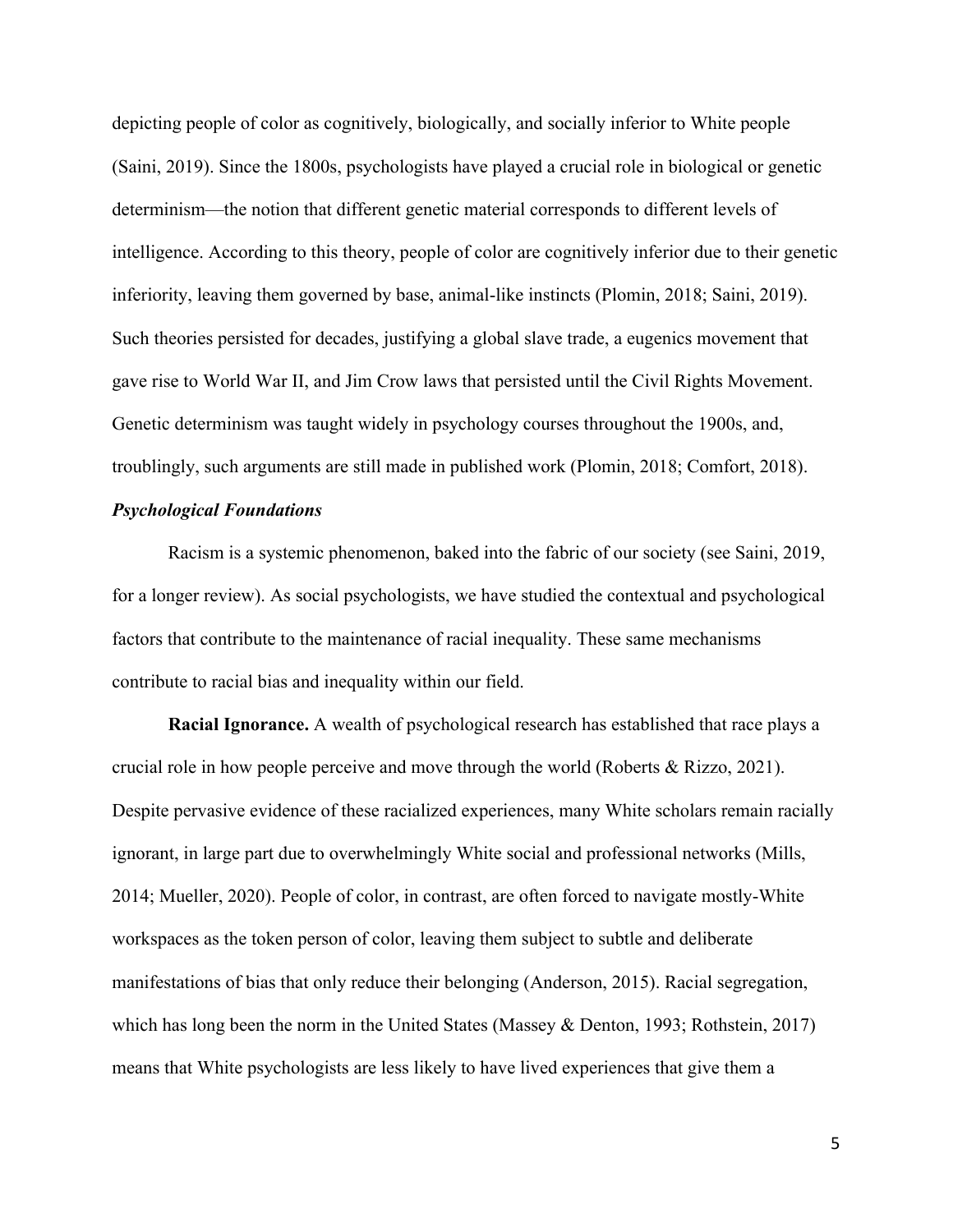nuanced understanding of racism. Such personal experiences are critical for recognizing and rejecting dominant worldviews that maintain racial inequality (e.g., Dubois, 1903; Hill Collins, 1991). As such, White editors and other gatekeepers are less likely to recognize the validity and importance of research questions related to race.

**The Denial of Racism.** Social psychology reveals that people are motivated to believe in a just world and to see the world as a meritocracy. In the domain of race, White people, who benefit from hiding the uncomfortable existence of racial privilege—privilege from which they benefit—tend to deny that such privilege exists (Lowery et al., 2007). It is possible to override this tendency, but only if other positive personal characteristics have already been affirmed (e.g., Knowles & Lowery, 2012; Phillips & Lowery, 2018). This dovetails with recent research revealing that individuals have a motivated tendency to underestimate racial inequality in society and their institutions (Boykin et al., 2019; Kraus et al., 2017; Ray, 2019). Indeed, those who do underestimate racial inequality are less likely to hire Black job applicants seeking a high-status job or support policies that reduce inequality (Dupree et al., 2021).

**The Interrogation of Racially Minoritized Scholars.** These psychological foundations manifest in behaviors that contribute to the interrogation and isolation of racially minoritized scholars. Due to their racial identity, racially minoritized scholars who seek to bring their lived experiences to their research may be perceived as unable to shed personal biases—leaving them subject to empirical interrogation. In contrast, due to historical power dynamics, White scholars' personal biases and lived experiences are perceived as default, neutral, more easily adhering to traditional notions of objective science—excusing them from such interrogation.

Such dynamics are made clear when we examine our field's own literature on bias confrontation. Minority groups who confront bias are often met with skepticism (Czopp &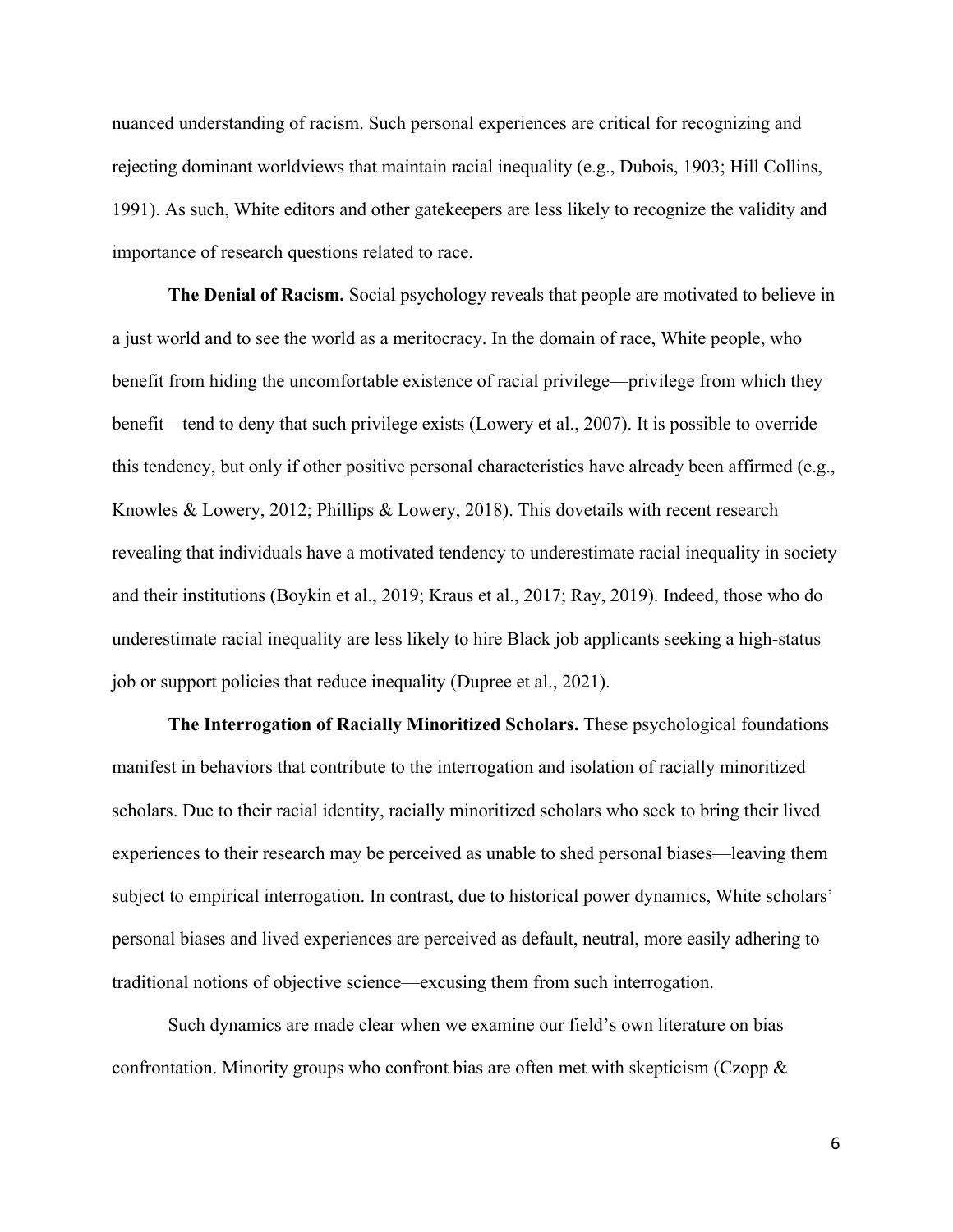Monteith, 2003; Drury & Kaiser, 2014; Rasinski & Czopp, 2010). Indeed, Black people who confront racial bias face more backlash compared to White confronters (Schultz & Maddox, 2013). This is especially concerning considering the tendency for marginalized scholars to study topics related to inequalities relative to other research topics (Hoppe et al., 2019); indeed, such topics may also be met with greater skepticism. Scholarship focused on racial justice violates the status quo of psychological science, wherein racial scholarship is severely underrepresented (Roberts et al., 2020). When people confront bias or challenge the status quo, they are more likely to be discredited by others (Ashburn-Nardo et al., 2008; Kaiser & Miller, 2001).

Racially minoritized scholars may take notice of these backlash effects, stifling their innovative and radical racial scholarship by attempting to objectify their work. This process fundamentally shapes racial discourse and racial scholarship in the academy in ways that are anything but objective (Anderson, 2015). For example, deterred by frequent and unconstructive interrogations of their work, underrepresented racial minorities may present their work in ways that align with the status quo—ultimately stalling efforts to encourage radical and novel racial scholarship and instead advancing a psychology of race filtered through the perspective of Whiteness (Andersen, 2003). Applying these findings to publication and science communication, strong negative reactions to researchers who challenge the status quo can contribute to racially minoritized scholars' feelings of alienation in academia.

# *Institutional Foundations*

**Objectivity Norms.** Another factor driving racial inequality in psychological science may be the implicit norms enforced by institutions and stakeholders in our field. One such norm is objectivity. Objectivity, defined as the "extent to which a researcher's methods are free from prejudice", is a norm typically upheld across the sciences that enforces scientific rigor, personal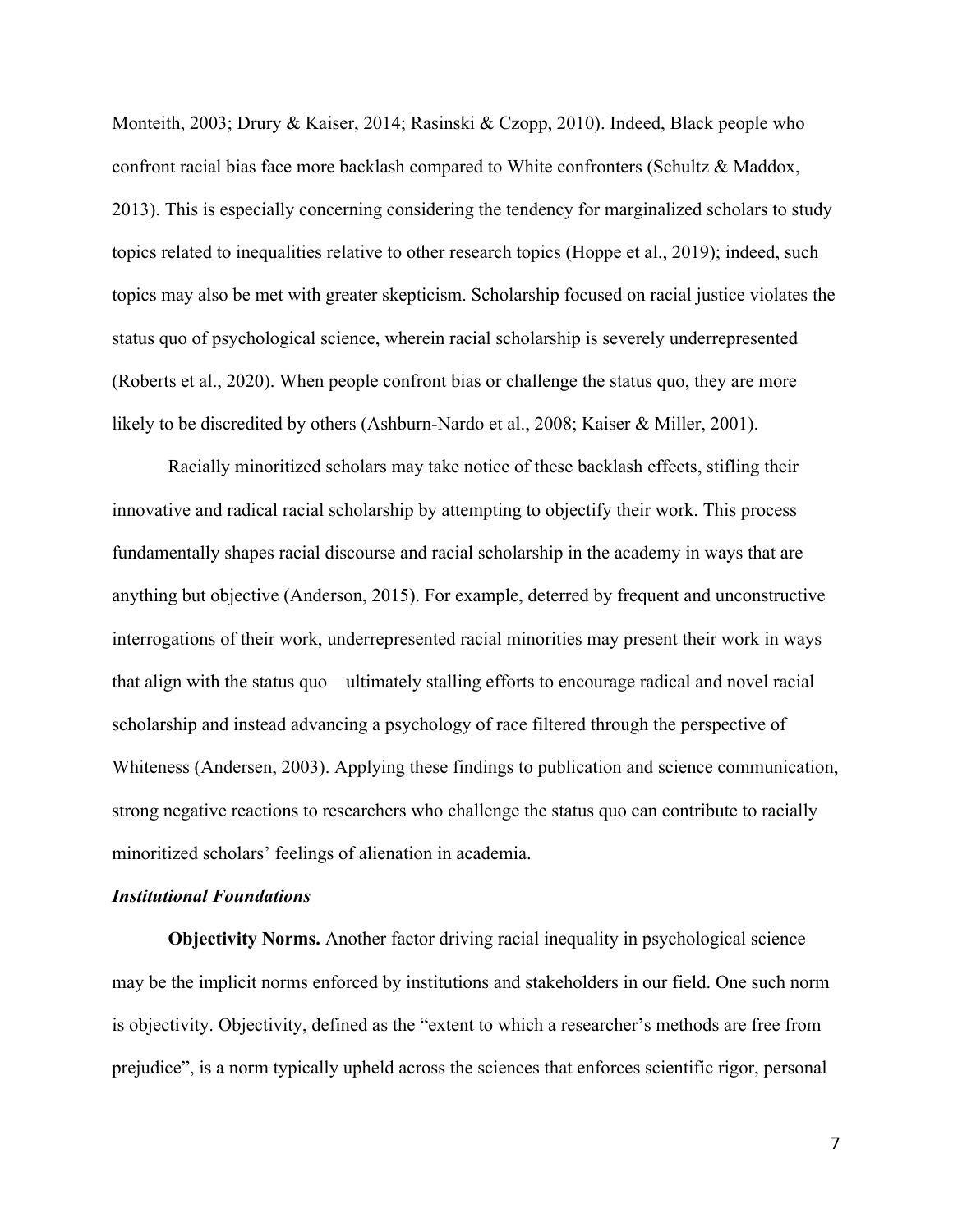detachment, and a lack of bias (Armstrong, 1979, p. 423; Zuberi & Bonilla-Silva, 2008). However, applying traditional standards of objectivity to the study of an undeniably subjective topic, such as racial scholarship, may hold implications for the reproduction of racial inequality in psychological science. For example, as previously mentioned, racially minoritized scholars who conduct research on racialized topics may be seen as too invested in the conclusions of their research, inviting interrogation over whether they are truly objective. In addition, the approaches and methodologies that are most likely to center the perspectives of racially marginalized people and provide a more critical lens to psychological studies of race are likely to be run counter to predominant norms of objectivity (e.g., Critical Race Psychology; see Salter & Adams, 2013; Salter & Haugen, 2017). Similarly, the difficulties associated with sampling racially minoritized groups members (Okazaki & Sue, 1995) and the use of qualitative methodologies to elevate the marginalized perspectives of these groups (e.g., Bowleg, 2013; Settles, 2006) are likely to invite scrutiny in a field devoted to rigorous, quantitative science in its pursuit of objectivity.

**The Prioritization of Individualistic Approaches.** Approaching racism as a systemic issue existing not only within the minds of individuals but also, largely, in the fabric of our society runs counter to the predominant individualistic approach of psychological science. Critical race psychology is an area of scholarship that imposes a critical lens upon hegemonic perspectives in psychology—in large part to transform the psychological study of race from an approach that views racism as embedded within the psychology of individuals to one that views racism as systemic (Salter & Adams, 2013). However, as this approach challenges the status quo, it may prompt a more skeptical review process, whereby ordinary claims require extraordinary evidence (e.g., evidence that racism is systemic). These higher standards may increase the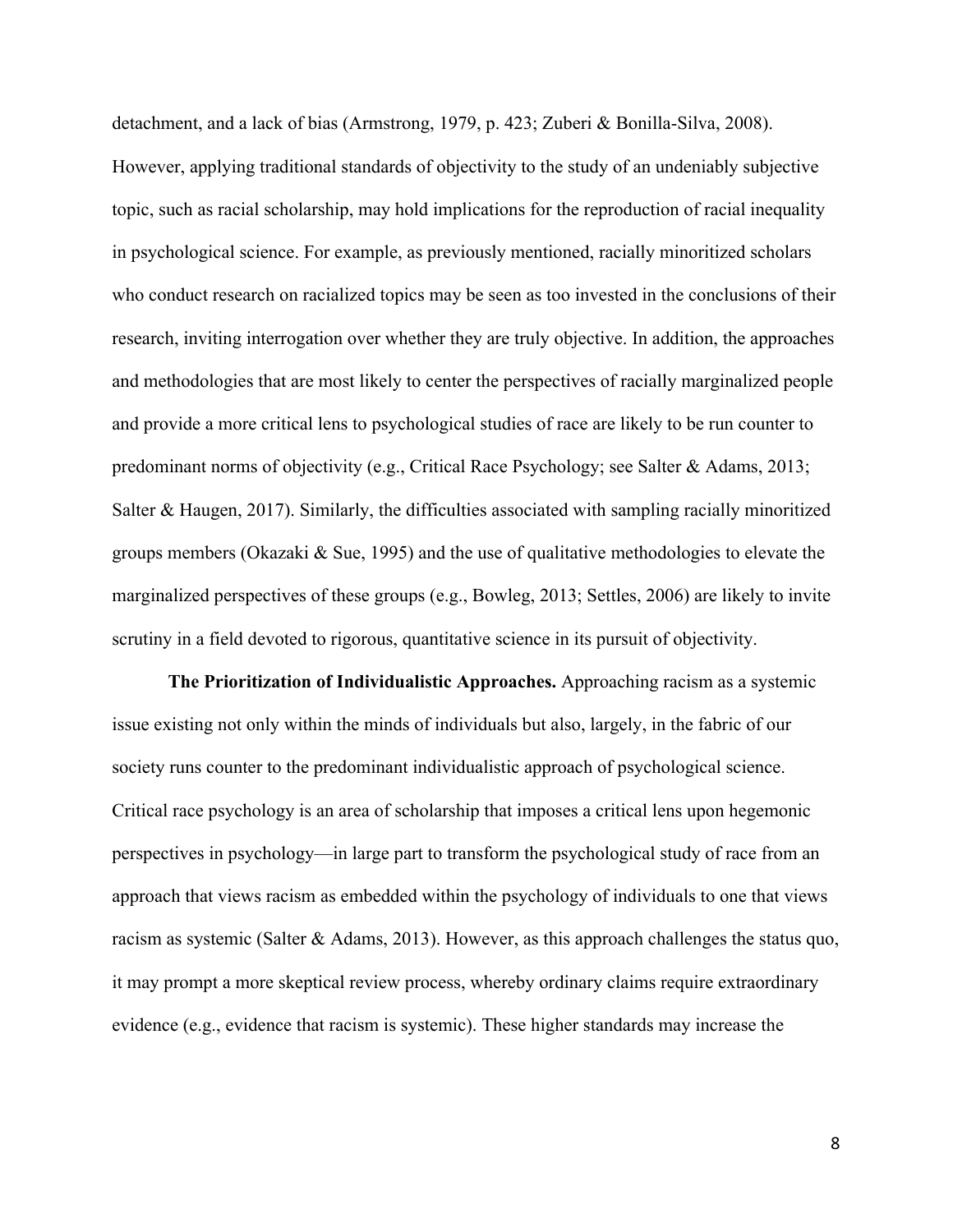barriers to publication, particularly in top-tier journals, potentially stalling programs of research, promotions, and careers.

#### **Implications of Racial Inequality in Social Psychological Science**

Before turning to recommendations, we briefly note the implications of racial inequality in social psychological science—for they are grave. In short, the field of social psychology is a microcosm of a society that has a long legacy of upholding racial inequality. Individually, racial ignorance derived from segregation, the motivated tendency to deny racial privilege, and the interrogation of racially marginalized scholars who challenge the status quo keeping White editors and grant reviewers from seeing the importance of race-centered research questions and keep scholars of color marginalized. Structurally, objectivity norms and an emphasis on individuality maintain the Whiteness of our field, keeping White and racially minoritized psychological scientists from firmly and explicitly centering race in their scholarship.

These barriers contradict every intention set forth by psychological scholars who wish to improve the rigor of our field. For instance, scholars' attempts to objectify their research in order to align themselves with the status quo and seek approval from institutional gatekeepers (e.g., editors and reviewers) fundamentally shapes the landscape of racial scholarship in the academy. Thus, rather than creating a psychology of race that is free from bias, norms of objectivity create a psychology of race wherein racial scholarship is simultaneously too biased toward dominant (i.e., White) perspectives and lacking necessary nuance to capture the full range of mechanisms processes involved in experiences of racism.

The centering of White perspectives has consequences for the quality and impact of our science, and the cost our field to society is also great. For scientists wishing to elevate our psychological science's rigor and standing amongst policymakers, organizational stakeholders,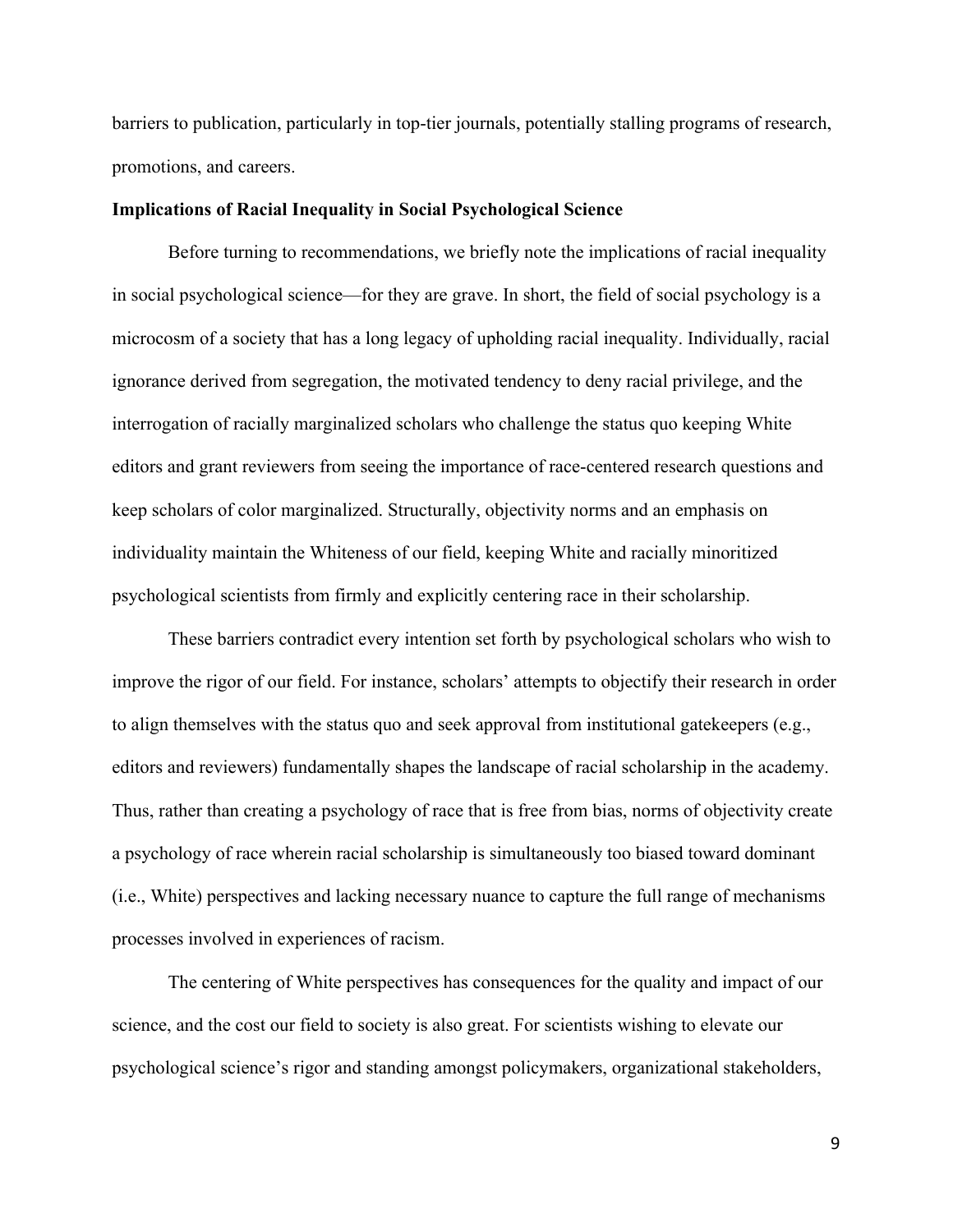and colleagues in the hard sciences, decontextualized research proliferating ineffective approaches to diversity across society is antithetical to these goals. Ultimately, a psychology of race that does not fully incorporate and value the perspectives of racially minoritized people is limited in its imagination and potentially harmful in its policy-building capacity. Adjacent fields like political science and sociology have been grappling with race and taking its impact more seriously, and they are generating theories that are advancing our understanding of racial phenomena in paradigm-shifting ways. Political scientists Sen and Masow (2016) argue that "race is a bundle of sticks", better understood as a bundle of related categories that co-occur with the latent factor we call "race", while sociologist Ellis Monk (2022) argues that scientists are placing rigid categories (e.g., race) onto inherently fluid concepts. Social psychology must follow their lead to produce science that aids society, rather than shying away from these radical and innovative approaches to race.

#### **Recommendations**

By now, we hope it is clear that social psychology has a problem with race and it is imperative we address it. We now outline ways that individuals, departments, and institutions can take concrete steps to mitigate their contribution to the field's centering of Whiteness and ultimately incorporate explicitly anti-racist methods and practices to their scholarship.

#### *Understand the Scope of the Problem*

First and foremost, it is imperative that we know the scope of the problem. While anecdotes can be powerful illustrators of racism's impact, our field is primarily influenced by empirical evidence. Thus, individuals and organizations must audit themselves to see the extent to which they are unknowingly perpetuating racism. For example, many departments fielded surveys in 2020 and 2021 to assess the racial climate felt by graduate students, postdoctoral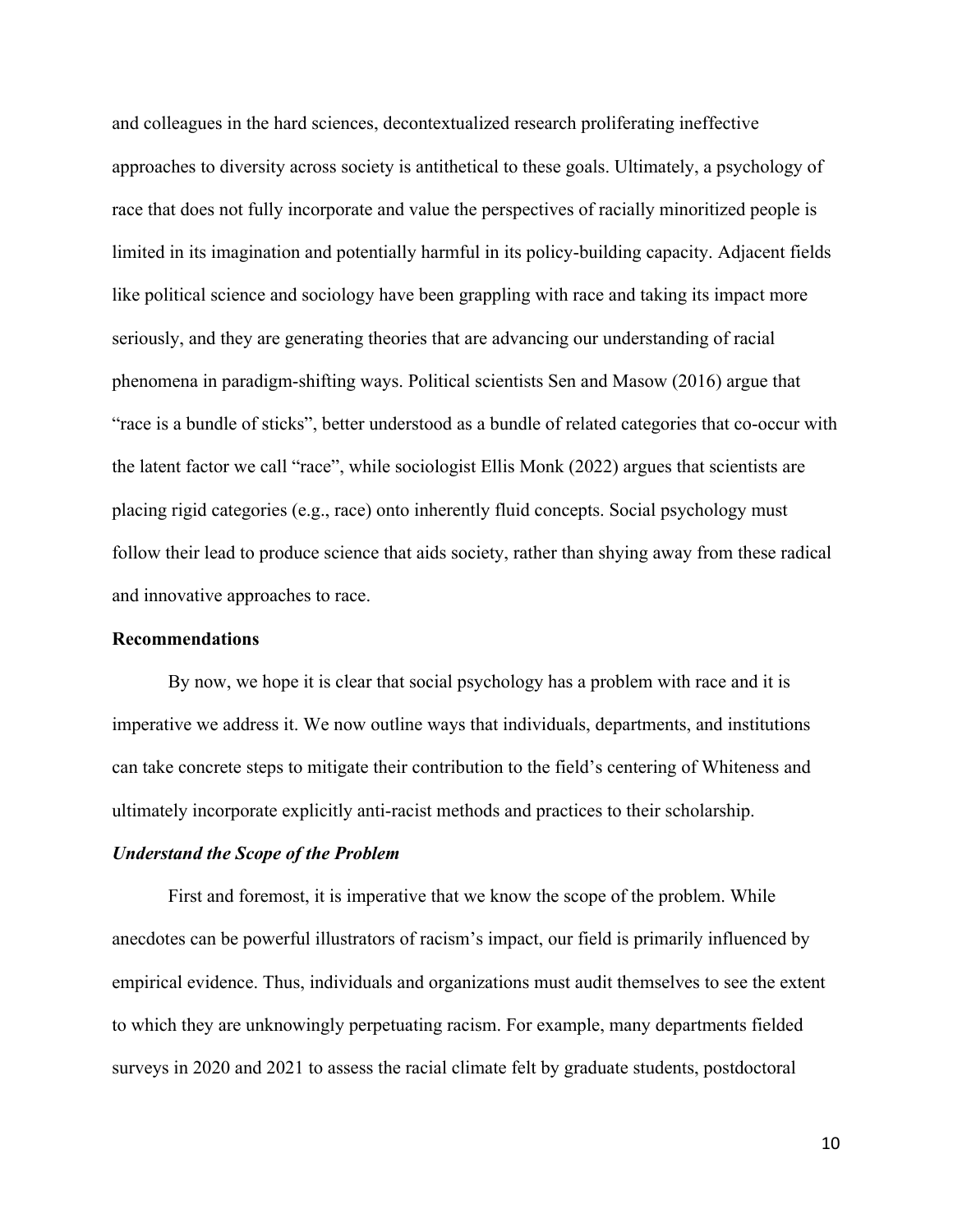fellows, and faculty as well as gather suggestions on how to improve the climate in the future. Relatedly, scholars have audited the race (and other identities) of those they cite in their manuscripts as an academic "racial Bechdel Test", revealing just how White-centered is the scholarship in which they engage. Finally, in 2020, individuals and departments hosted implicit bias and anti-racist workshops and book clubs to improve understanding of interpersonal and structural racism, which often led to deep reflection and awareness of White privilege. Such data-driven steps—involving both empirical audits and conversations—are crucial; we must fully understand the nature of the problem before we can effectively intervene upon it.

Scholars must increase their awareness of White-centric practices and norms at all stages of research: from hypothesis generation, operationalization, and analysis, to interpretation of findings, the review process, and ultimately, publishing. One useful tool to assist in this awareness is Elizabeth Cole's model for increasing awareness in psychology of intersectionality, or the interconnected hegemonic nature of social identities (Cole, 2009). She encourages scholars to ask three central questions at each stage of the research process, such as "who is included within this category" and "what role does inequality play?" Centering these questions can help underscore when assumptions are being made regarding prototypicality and norms that are rooted within whiteness as well as offer follow-up questions that will help mitigate it. Scholars can ask "who is included in my sample?", leading them to increase sample diversity for generalizability or clarify to whom the sample refers (e.g., including racial qualifiers before generic words like "women", "men" and "people" in titles and abstracts).

We note that, while addressing racial ignorance is a critical first step (Livingston, 2021), it is just the tip of the iceberg. Many well-meaning interventions aimed at improving racial equity focus solely on awareness without a strategy for implementation, allowing people to feel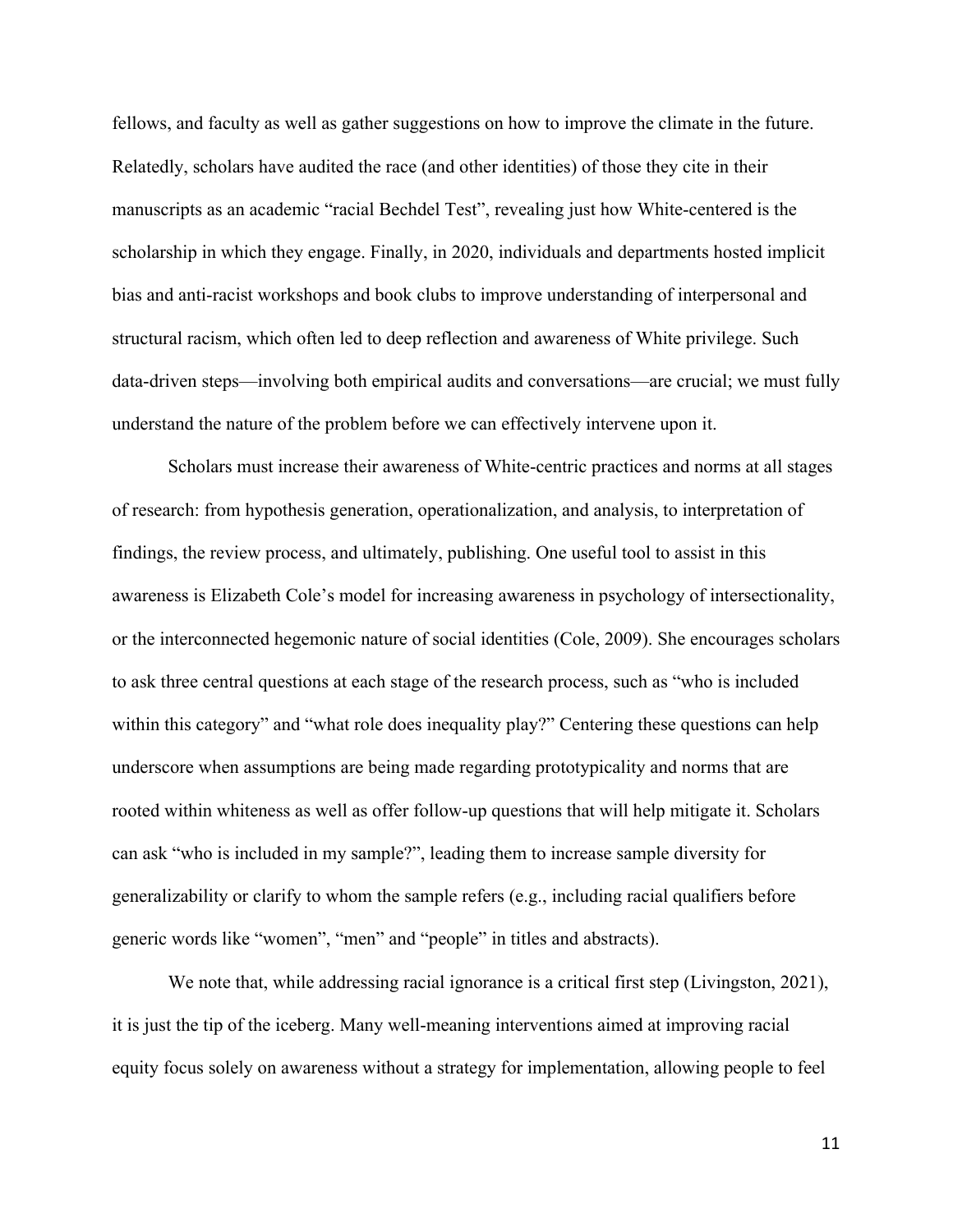good for doing something that ultimately changes nothing (e.g., implicit bias workshops; Onyeador et al., 2019). In fact, only engaging in shallow forms of addressing racial disparities can further entrench hierarchy by promoting an illusory sense of progress and fairness (Kaiser et al, 2013; Kraus et al., 2022).

#### *Address White-Centered Practices*

While there are many areas in which social psychology can decenter Whiteness, we focus on three here: explicitly decentering Whiteness in research representativeness, decentering Whiteness as a field-level norm, and decentering Whiteness in institutional incentive structures.

**Decentering Whiteness in research representativeness.** First, we propose for the field to decenter Whiteness by reconsidering a) whom we invest in as research assistants, graduate students, and faculty members, b) whom we request for invited talks and special issue submissions, and c) whom we research, cite, and elevate. The problem of racial diversity within our field is well-known. At the most senior level, the number of full tenured Black professors within social psychology is scarce, with full tenured Latinx and Native American professors at even more dismal numbers. Many programs exist to address pipeline issues, from summer research opportunity programs to community spaces like the *Black Social Psychology Retreat* and *Flourish*, which take place after the Society for Personality and Social Psychology's annual conference. However, very few of these programs focus on community-building and the ones that do are rarely institutionalized, with financial, temporal, and cognitive burden of maintaining them falling on the shoulders of racially minoritized scholars. We propose an increase in institutionalized support for programs that increase inclusion and networking opportunities. Examples to follow include the *Emerging Scholars Talk Series* in the psychology departments of Princeton and NYU, which explicitly bring in diverse scholars to present their work. Rather than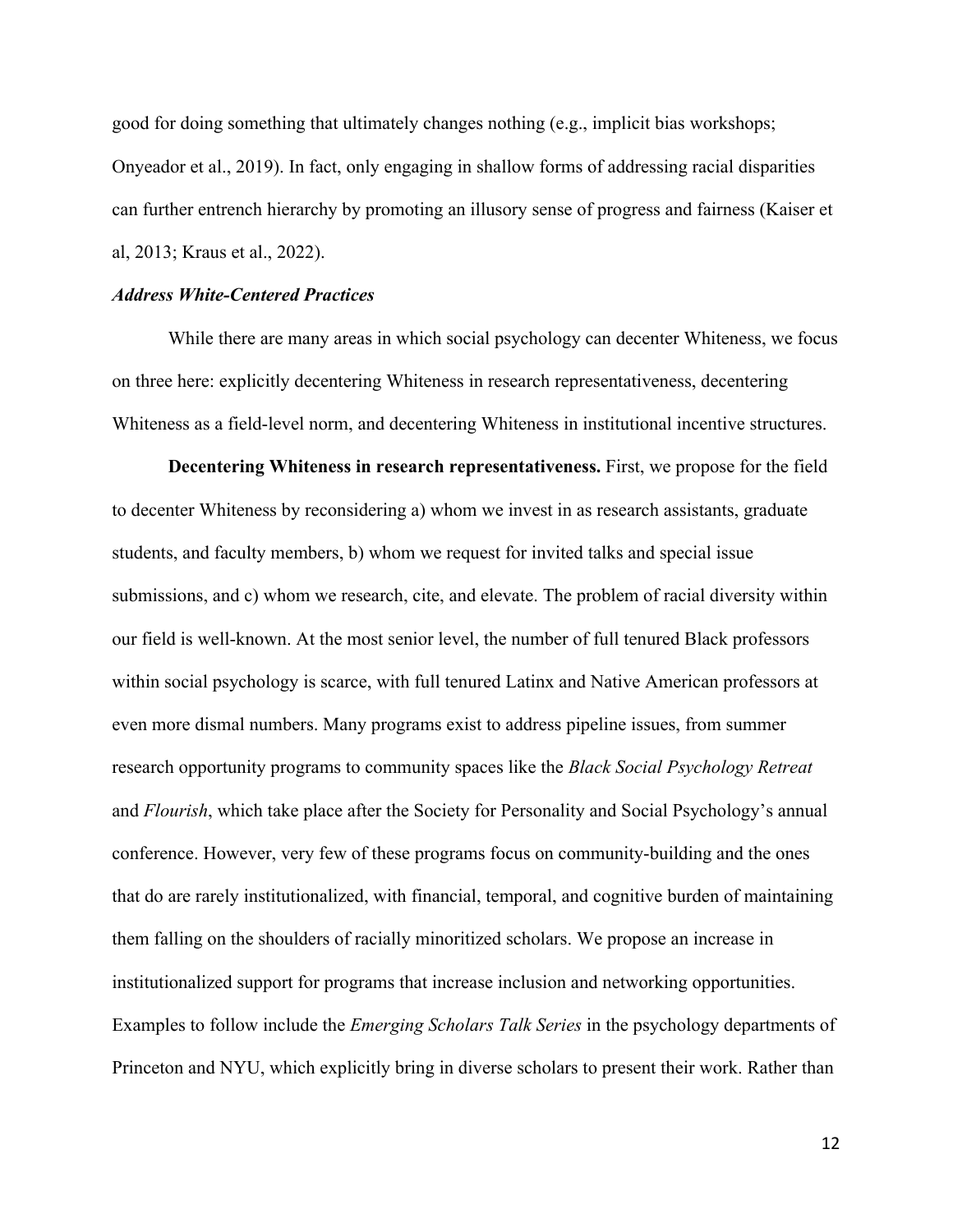passively waiting for scholars to reach out and request to give a talk—requests that require a level of cultural knowledge that not all academics possess—organizers can reach out on social media and organizational listservs to request speakers, providing them with professional growth and increasing the exposure of their work. If at all possible, organizers should also consider providing an honorarium to speakers and covering travel costs, which can further incentivize a diverse array of scholars to present. Investing in scholars of color can go a long way toward diversifying the field, but it will require effort and financial capital.

Similarly, we encourage scholars to think deeply about the representativeness of their research samples, materials, and methods. Many scholars use convenience samples such as psychology students and online databases, which are notoriously non-representative, in part due to the overwhelming pressure to "publish or perish" (C. A. Anderson et al., 2004),. Research stimuli for race-neutral work often feature White-only faces, names, and relevant scenarios, in an effort to "control for extraneous variance" (Cook & Over, 2021). However, titles, abstracts, and general findings are often described as if the research was done on representative samples using representative materials (Henrich et al., 2010; Rad et al., 2018). To decenter Whiteness in research design, we encourage scholars to be clearly and accurately describe who their research is about and to whom it can generalize—and to increase sample and stimuli diversity to be more inclusive. Scholars must also urge institutions to create better avenues to support finding and adequately compensating samples of racial minorities.

Increasing sample and stimuli diversity is easier said than done, and the field must invest in diversifying both. Online databases charge a premium for access to racially diverse samples, and there are few stimuli databases that have enough non-White targets to be useful. A special issue on diversifying standard paradigms in psychology—such as the "mind in the eyes" task,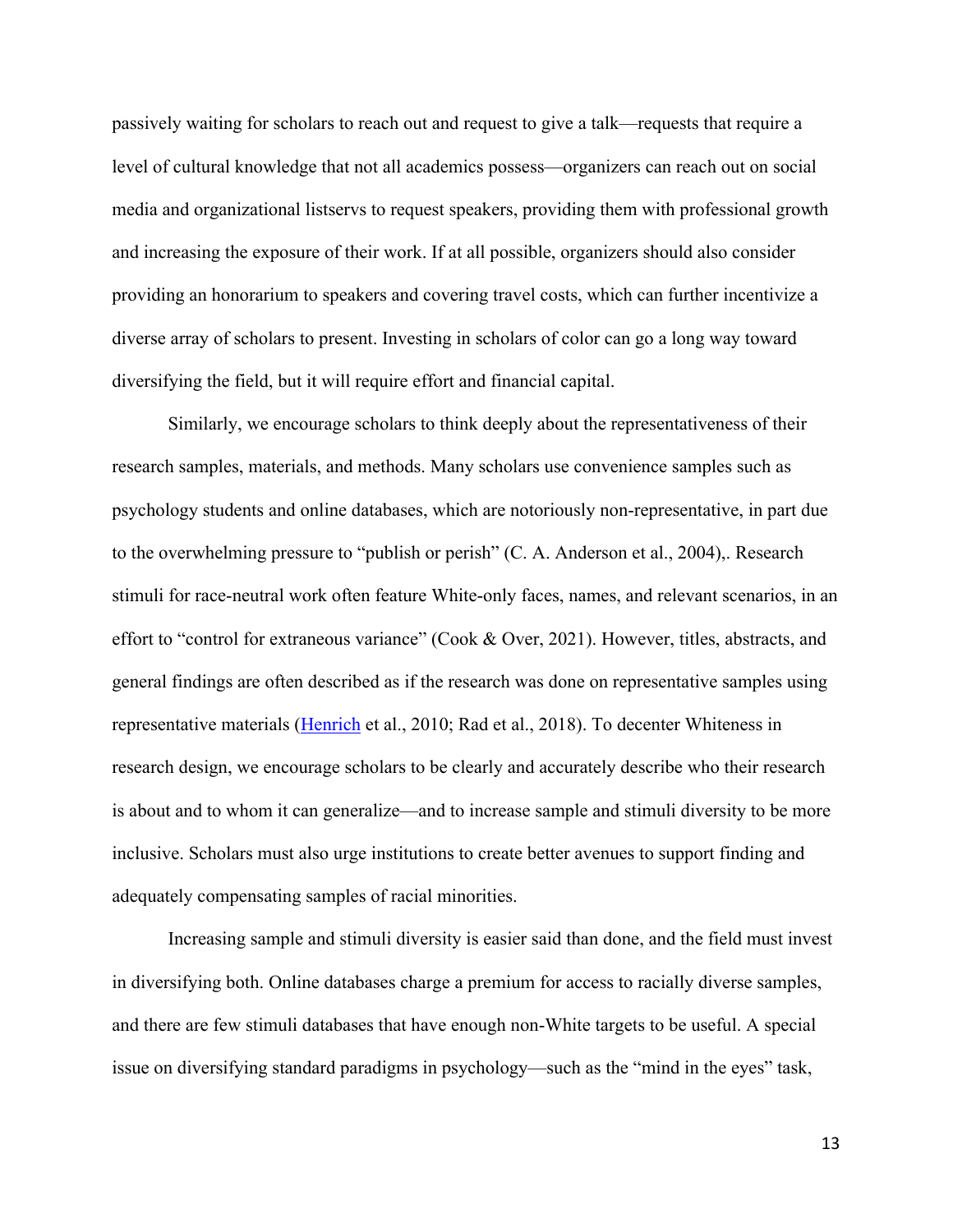currently assessed using only White faces—may encourage researchers to create these materials. We also urge departments and institutions to develop innovative ways of increasing access. There are some mechanisms for running representative or community samples at low cost, notably the Time-sharing Experiments for the Social Sciences (TESS; http://tessexperiments.org/) initiative and Harvard Digital Laboratory for the Social Sciences (DLABSS; https://dlabss.harvard.edu/). However, these mechanisms are idiosyncratic and access often depends on institutional prestige or luck. Other mechanisms such as The University of Chicago Survey Lab (https://voices.uchicago.edu/surveylab/) and Project Implicit (https://www.projectimplicit.net/) increase access to hard-to-recruit populations but are prohibitively expensive. These examples suggest that pooling resources can be an effective way to increase access to minoritized populations without drastically increasing costs.

Finally, we encourage scholars to acknowledge and celebrate the value of nonquantitative methods in decentering Whiteness. Qualitative methods—including storytelling and participatory action research—are at the forefront of the research paradigms of critical race theory and liberation psychology (Comas-Diaz & Rivera, 2020). In contrast to quantitative methods (e.g., experiment and survey research), qualitative methods give voice to the lived experiences of marginalized groups. Analyses that use or are informed by these methods have a greater capacity to place racial issues in a broader historical and societal context—bringing issues of race and power into the spaces where they are likely to be best understood (Kraus & Torrez, 2020). People of color are one of the most important sources of information on race and racism (Adams et al., 2018) and yet, qualitative methodologies centering their perspectives are often devalued and deemed less empirically rigorous in psychological science (Kidd, 2002) thanks, in no small part, to objectivity norms.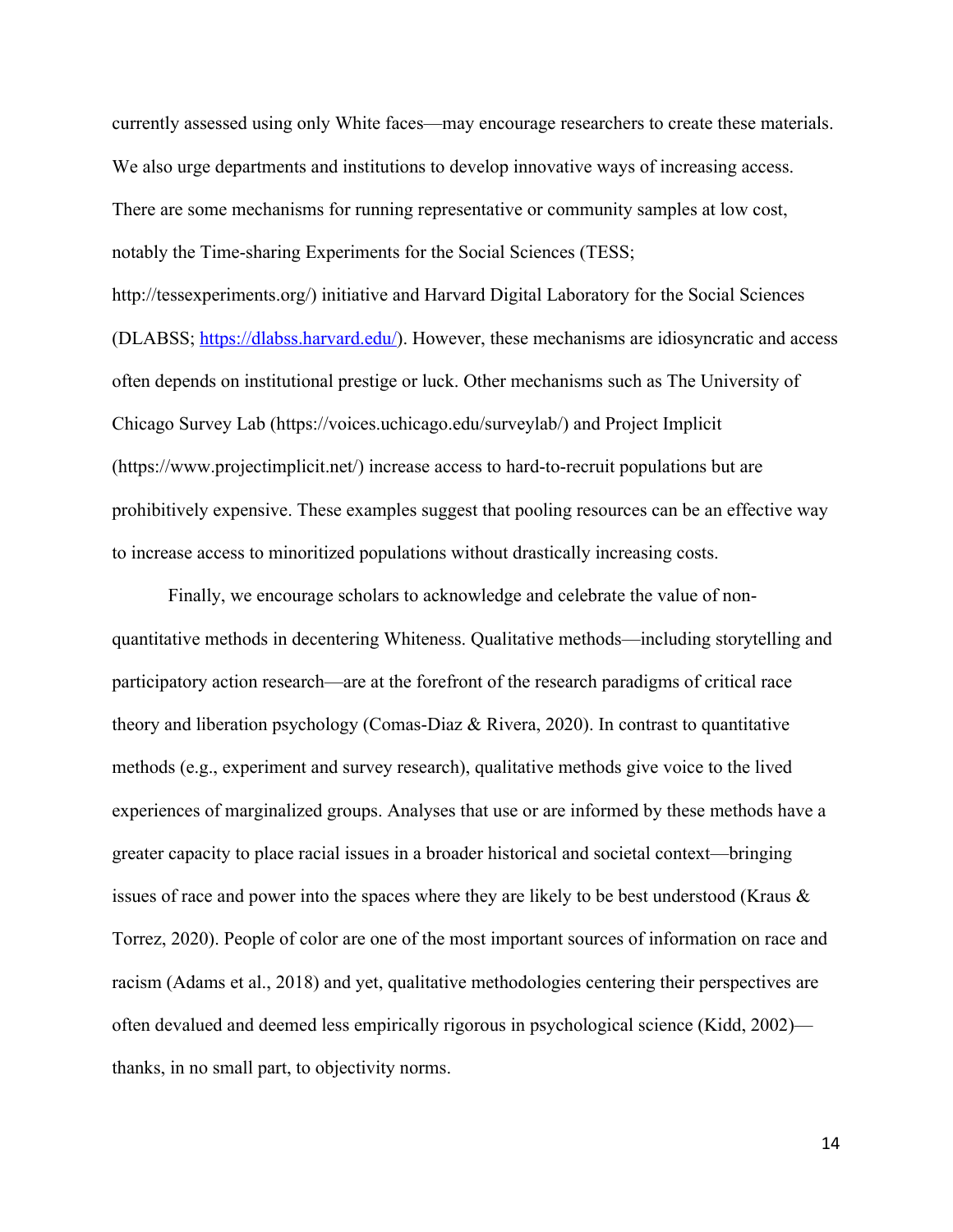**Decentering Whiteness in social psychological norms.** Second, we propose decentering Whiteness in social psychological norms. Norms are powerful tools for changing behaviors and altering outcomes; the social psychological research supporting this claim is vast (Cialdini  $\&$ Goldstein, 2004; Tankard & Paluck, 2016). And yet, our field hasn't fully grappled with the impact of these norms on perpetuating racial inequality.

*The role of institutional gatekeepers.* The norms of social psychological gatekeepers those who are tenured, associate editors at major journals, heads of funding agencies, etc.—can have an outsized effect on increased equity. We can look to the open science movement as a great example of gatekeeper norms reverberating throughout the discipline. When journals such as the *Journal of Experimental Social Psychology* started to require sensitivity analysis to ensure that study effects were adequately powered, other journals soon followed suit. Requiring such analyses for a top journal increased scholars' familiarity with the concept, making it much more likely they would conduct sensitivity analyses for other manuscripts and not just the ones that require it. Scholars will become more comfortable with doing anti-racist work if they have the chance to practice, and discipline gatekeepers have a fundamental role in creating systems and spaces that make anti-racist behaviors valued and easy to implement.

Increasing the diversity and lived experience of gatekeepers is another way of changing the norms. For instance, returning to the notion of colorblindness, individuals who grew up in more racially-diverse spaces are less likely to endorse colorblindness and more likely to be raceconscious in how they view and react to racial dynamics (Meyers et al., 2021). Having people with more diverse cultural experiences at the helm of important social psychological organizations is critical for altering disciplinary norms. A diverse set of gatekeepers will be more cognizant of inequity and in a lack of inclusivity—and have the institutional power to implement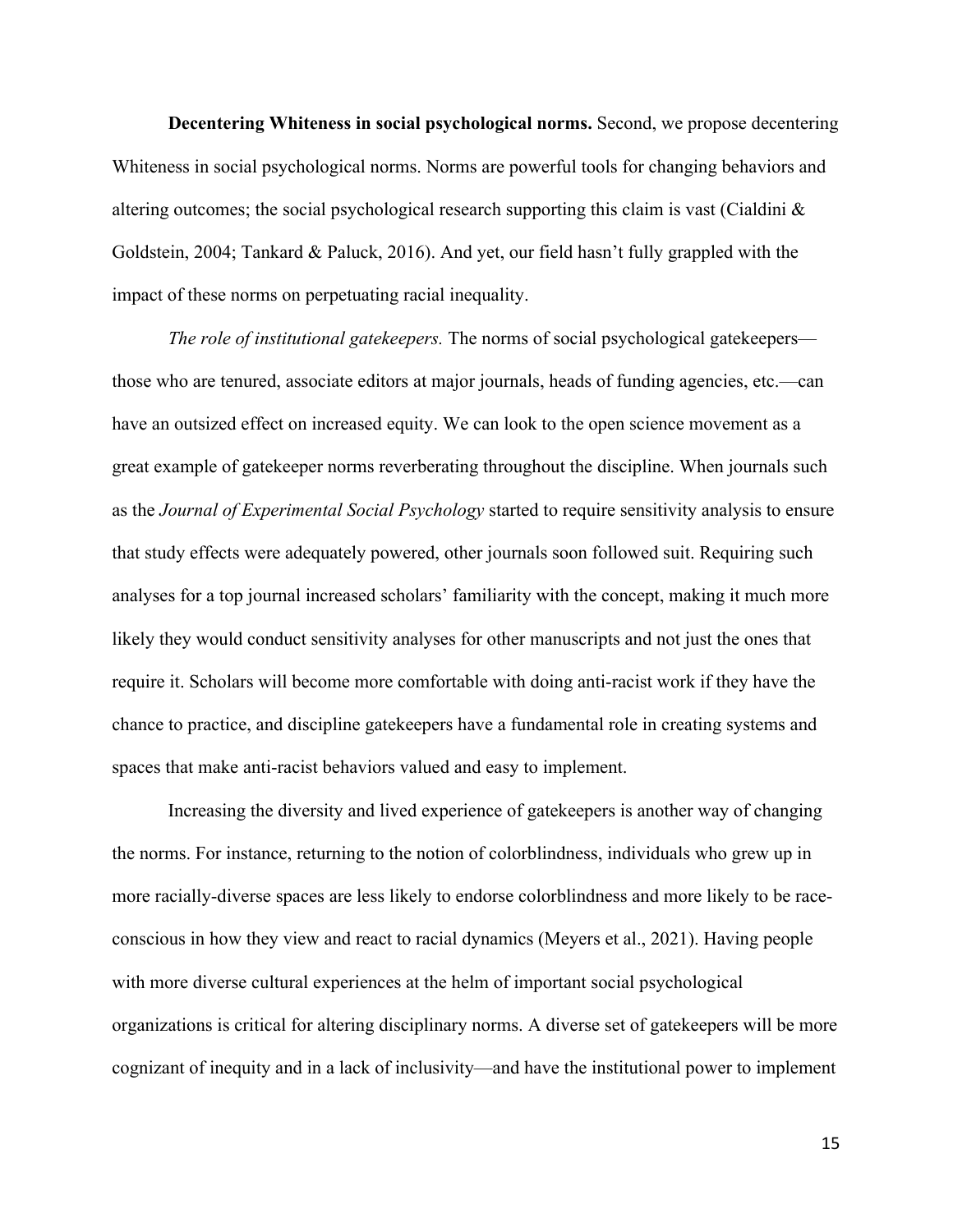solutions to those problems. For example, people who are more race-conscious may be more likely to notice White-washing within the publishing process, including racial research receiving greater scrutiny, samples being predominantly-White (but referenced using in race-neutral language), and research focusing exclusively on racial minorities being forced to include White control samples for publication. Having a diverse set of gatekeepers with the power to address these problems—for instance, by changing reviewer guidelines, empowering associate editors to explicitly disregard reviewer advice for White control samples, and requiring precise language in the use of convenience samples—would go a long way to changing norms within the field.

*The role of open science.* Although the open science movement has imparted important lessons around setting and proliferating norms to improve the quality of our science, the particular norms it seeks to advance may inadvertently contribute to racial inequality in the field. In many ways, the open science movement was sparked by the highly publicized "replication crisis" in psychology. A key aim of the open science movement in our field is to increase the quality of psychological science by making scientific research (e.g., methodological decisions, pre-registered hypotheses, analysis syntax) more accessible and transparent in order to increase replicability (Crüwell et al., 2018). In an effort to increase the legitimacy of psychological science, open science advocates pushed forth more rigorous methodological and analytical standards for hypothesis testing. While these efforts are well-intentioned, without careful attention to the way in which these standards are applied, they may inadvertently contribute to objectivity norms in our field. For example, scholars of color conducting work on race, who are already more likely to receive interrogations to their objectivity in the form of methodological critique (Torrez et al., 2022), may see an increased intensity in these interrogations with the elevation of open science. Further, these interrogations, which disproportionately affect scholars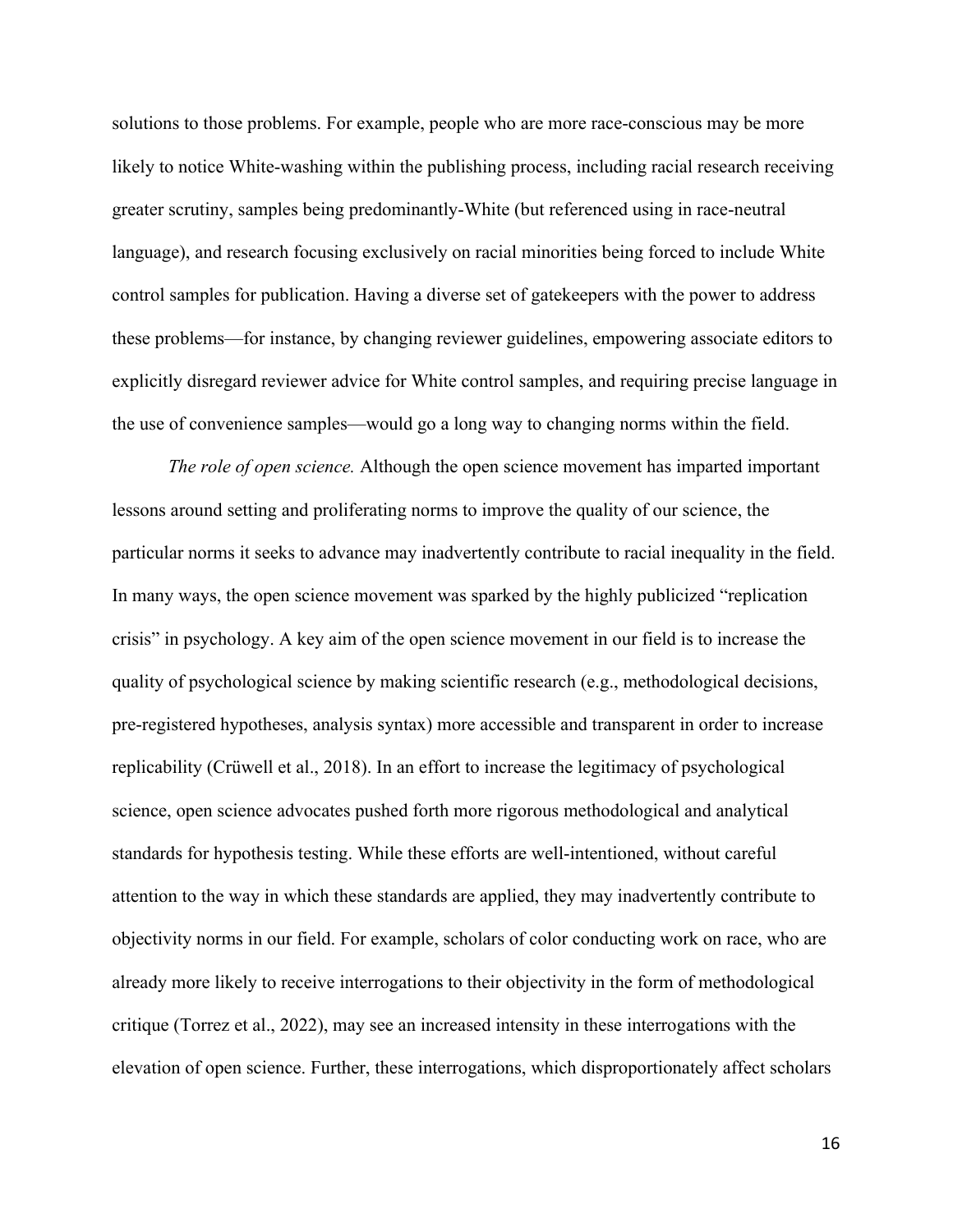of color, may be lauded as part of our field's natural scientific practice of increasing open science, rather than critiqued for their unique burden on scholars of color.

*The role of scholars.* Non-gatekeepers can also alter field norms. One solution aimed at raising awareness of scholarship subjectivity is the implementation of reflexivity statements, also known as positionality statements. Typical academic norms would prescribe that scholars keep emotion and personal investment as separate from the research process as possible (Nzinga et al., 2018). However, White and racially minoritized scholars who study racial issues can and should make readers aware of their perspective, position, and (for some) privilege. Additionally, researchers who study topics they perceive to be race-neutral might reflect on how their positionality may nonetheless manifest in their work (Dupree & Kraus, 2022). Reflexivity statements require all scholars to reflect on the experiences and perspectives that they intentionally or unintentionally infuse into the research process, from ideation to interpretation. Several examples of such reflexivity statements exist. For example, Roberts and colleagues (2020) provide a note in the Acknowledgement section of their recent manuscript: "When the manuscript for this article was drafted, one author self-identified as U.S. Black-White American, and four authors self-identified as U.S. White American" (p. 12). Similarly, the current authors provide a reflexivity statement in the Acknowledgement of this article.

Returning to institutional gatekeepers, journals could require a reflexivity statement prior to submission in all social scientific papers—a practice typically more common in qualitative research. Editors could reflect on their own positionality and require reviewers provide a reflexivity statement when reviewing racial scholarship. In this way, scholars can reflect on their positionality in a way that invites structural changes by raising awareness of all scholars' subjectivity, rather than interrogating the objectivity of the few scholars of color in our field.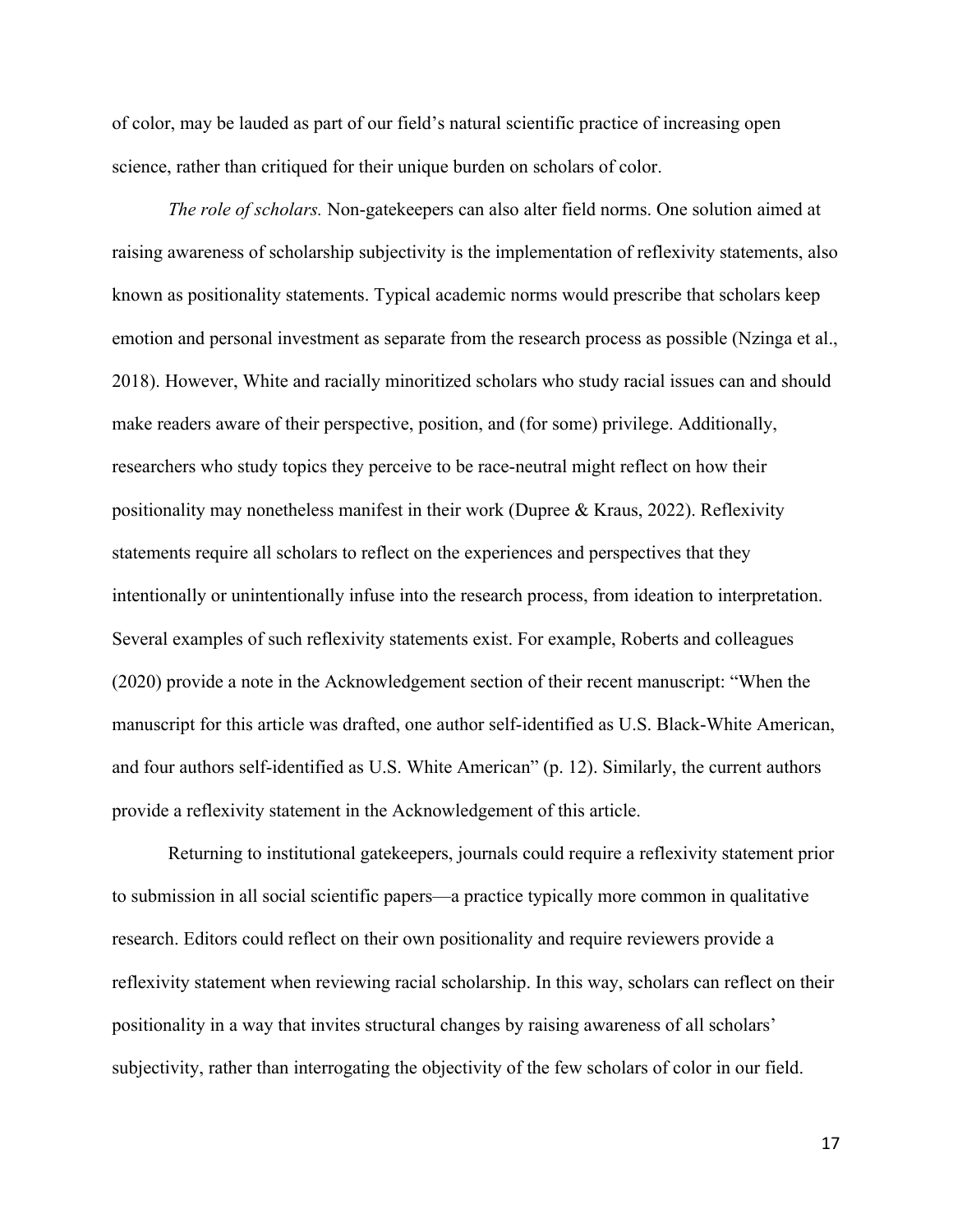These reflexivity statements fit well in the field's focus on increasing the transparency and openness of our science. In the same way that journals require individuals to disclose their financial conflicts with their research, we should also disclose how our experiences and positions within society impacts our science.

**Decentering Whiteness in incentive structures.** Last, but not least, current incentivizes in the field do not match purported values. If we state that antiracism is a core value, those values should align with what gets rewarded within the field. As an example, publishing as many articles as possible is desired and highly rewarded, with no caveats given for racial dynamics (e.g., sample recruitment) that impact the capacity to publish quickly. Racially minoritized populations can be harder to recruit than White populations for a variety of reasons, ranging from deep distrust of academics due to historical racism (e.g., the Tuskegee experiments) to a lack of institutional compensation that aids recruitment. If we want to make social psychology less White, we must also change the expectations that are built on White-centered norms.

Importantly, we would like to see our field incentivize scholarship that not only investigates racial topics but does so from a critical lens that challenges the status quo. This can include, but is not limited to, a series of articles in every issue of the top social psychological journals (e.g., *Journal of Personality and Social Psychology*, *Psychological Science*) focused on critical race psychology or qualitative methodologies that are authored by scholars of color. As the status quo currently marginalizes these perspectives and approaches (Hoppe et al., 2019), the relegation of this work to lower-tier specialty journals or special issues exacerbates racial inequality by contributing to racial disparities in publishing, citations, hiring, and promotions (Hofstra et al., 2020; Roberts et al., 2020) A proactive approach that prioritizes this work across issues in top-tier journals would bring those perspectives from the periphery (e.g., special issues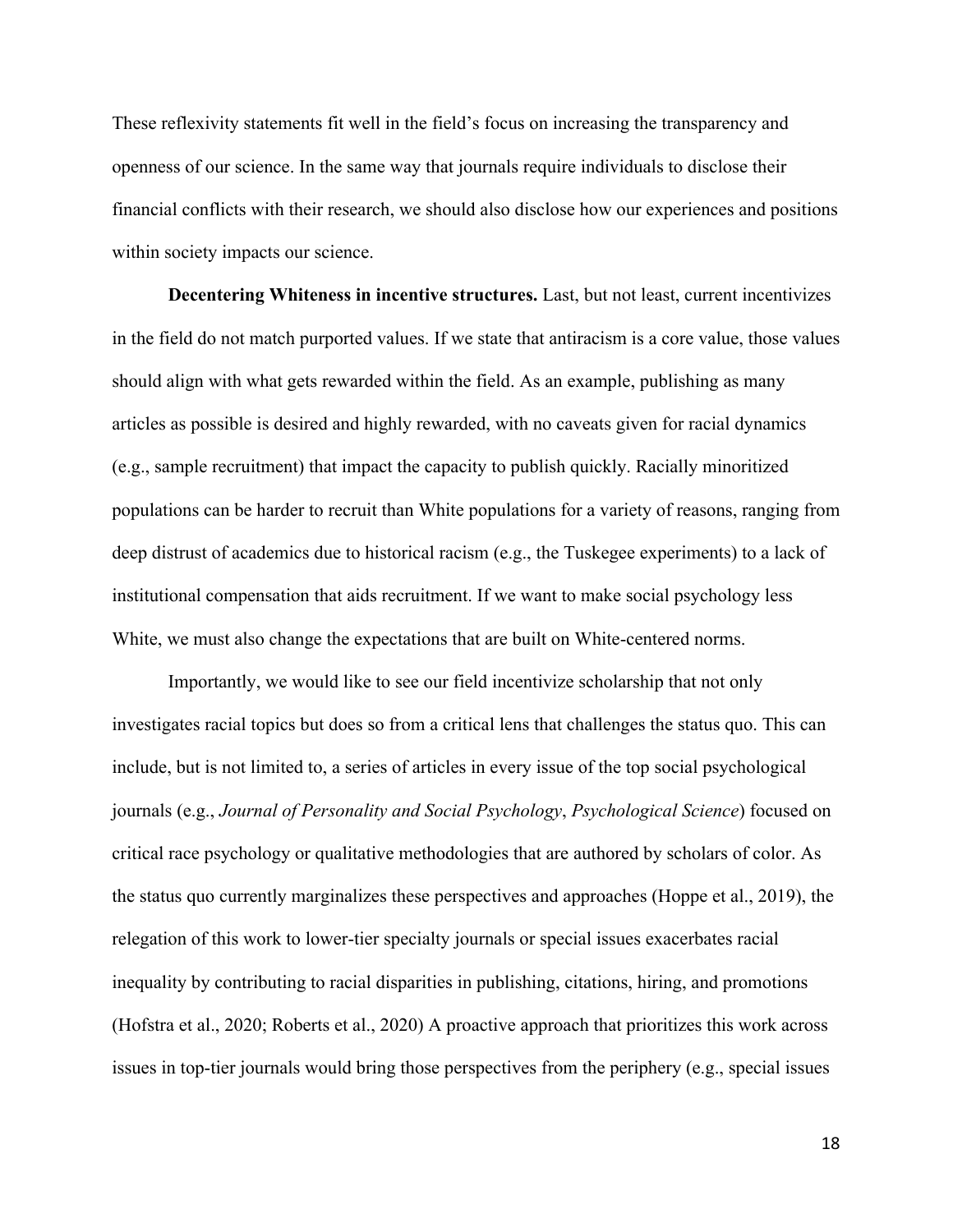and specialty journals) into high-status, mainstream spaces, helping to alleviate these racial disparities. Editors and reviewers in these mainstream journals must also be required to become more acquainted with alternative perspectives and approaches in order to better evaluate and promote critical work on racial inequality. Short-term changes might involve adding more expertise in qualitative methods and critical scholarship to editorial boards, whereas long-term changes would involve more methodological training in psychology doctoral programs.

# **Conclusions**

Social psychology is not immune from racism; racism lives here, too. It is no longer enough for our discipline to be aware of racism—social psychological scholars, gatekeepers, and the field must be actively anti-racist in the practice of our science. In this article, we aimed to provide social psychologists with the sociohistorical context, psychological foundation, and practical recommendations necessary to accomplish this task. We firmly believe that social psychology is well-positioned to fight against one of society's most troubling ills: racial inequality. However, before we profess our intent to save the world's ills, we must save ourselves. We hope that this article encourages social psychological scholars, gatekeepers, and institutions to take concrete steps toward racial equity, for the world needs us healthy and whole to effectively inform and assist a troubled society.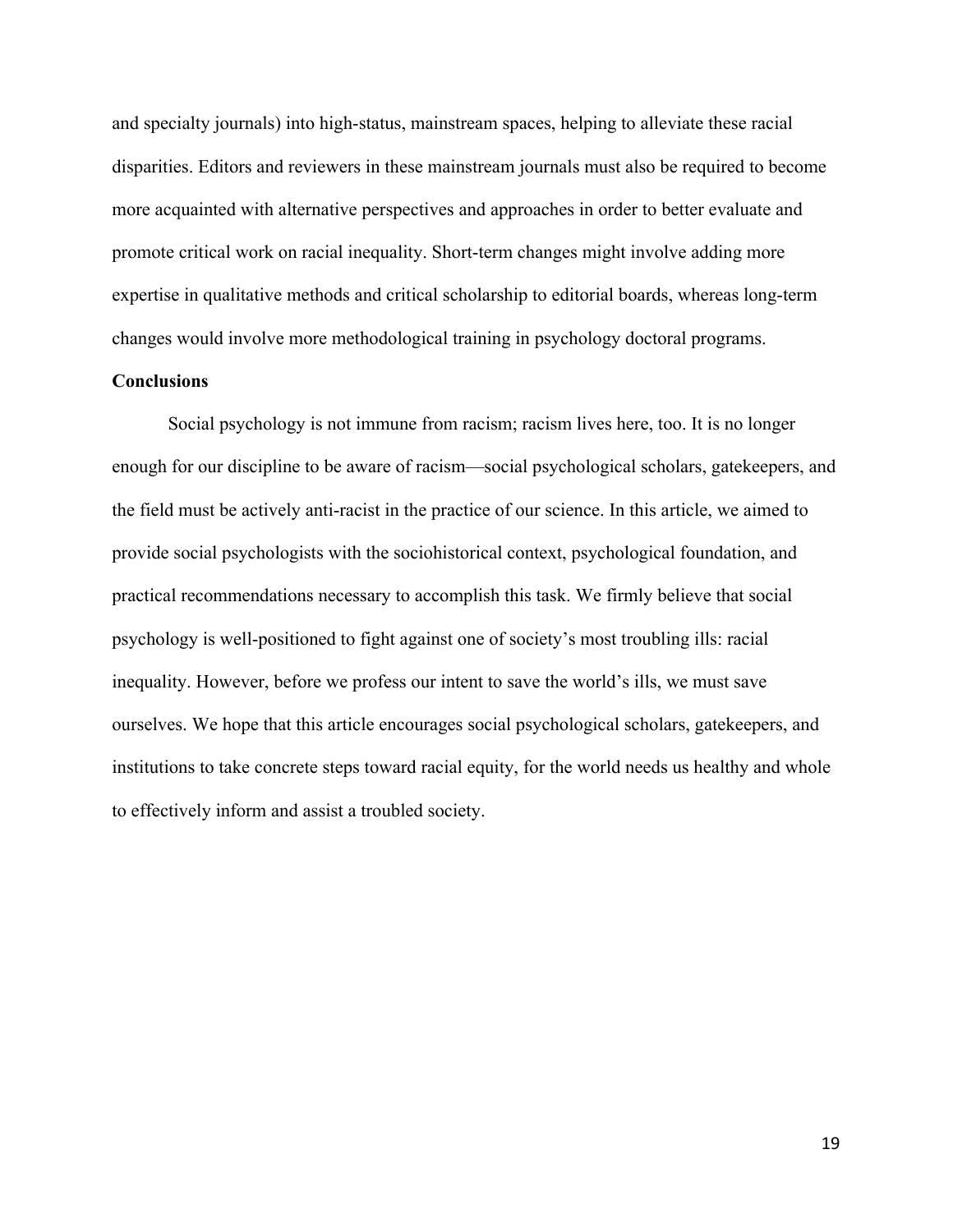#### **References**

- Adams, G., Salter, P. S., Kurtiş, T., Naemi, P., & Estrada‐Villalta, S. (2018). Subordinated knowledge as a tool for creative maladjustment and resistance to racial oppression. *Journal of Social Issues*, *74*(2), 337-354.
- Andersen, M. (2003). Whitewashing Race: A Critical Review Essay on 'Whiteness. In A. Doane and E. Bonilla-Silva (Eds.) pp. 21–34. *Whiteout: The Continuing Significance of Racism*. New York: Routledge.
- Anderson, C. A., Allen, J. J., Plante, C., Quigley-McBride, A., Lovett, A., & Rokkum, J. N. (2019). The MTurkification of social and personality psychology. *Personality and Social Psychology Bulletin*, *45*(6), 842-850. https://doi.org/10.1177/0146167218798821

Anderson, E. (2015). The white space. *Sociology of Race and Ethnicity, 1*(1), 10-21.

- Armstrong, J. S. (1979). Advocacy and objectivity in science. *Management Science*, *25*(5), 423- 428.
- Apfelbaum, E. P., Norton, M. I., & Sommers, S. R. (2012). Racial color blindness: Emergence, practice, and implications. *Current Directions in Psychological Science*, *21*(3), 205-209.
- Apfelbaum, E. P., Sommers, S. R., & Norton, M. I. (2008). Seeing race and seeming racist? Evaluating strategic colorblindness in social interaction. *Journal of Personality and social Psychology*, *95*(4), 918.
- Apfelbaum, E. P., Stephens, N. M., & Reagans, R. E. (2016). Beyond one-size-fits-all: Tailoring diversity approaches to the representation of social groups. Journal of Personality and Social Psychology, 111(4), 547–566. https://doi.org/10.1037/pspi0000071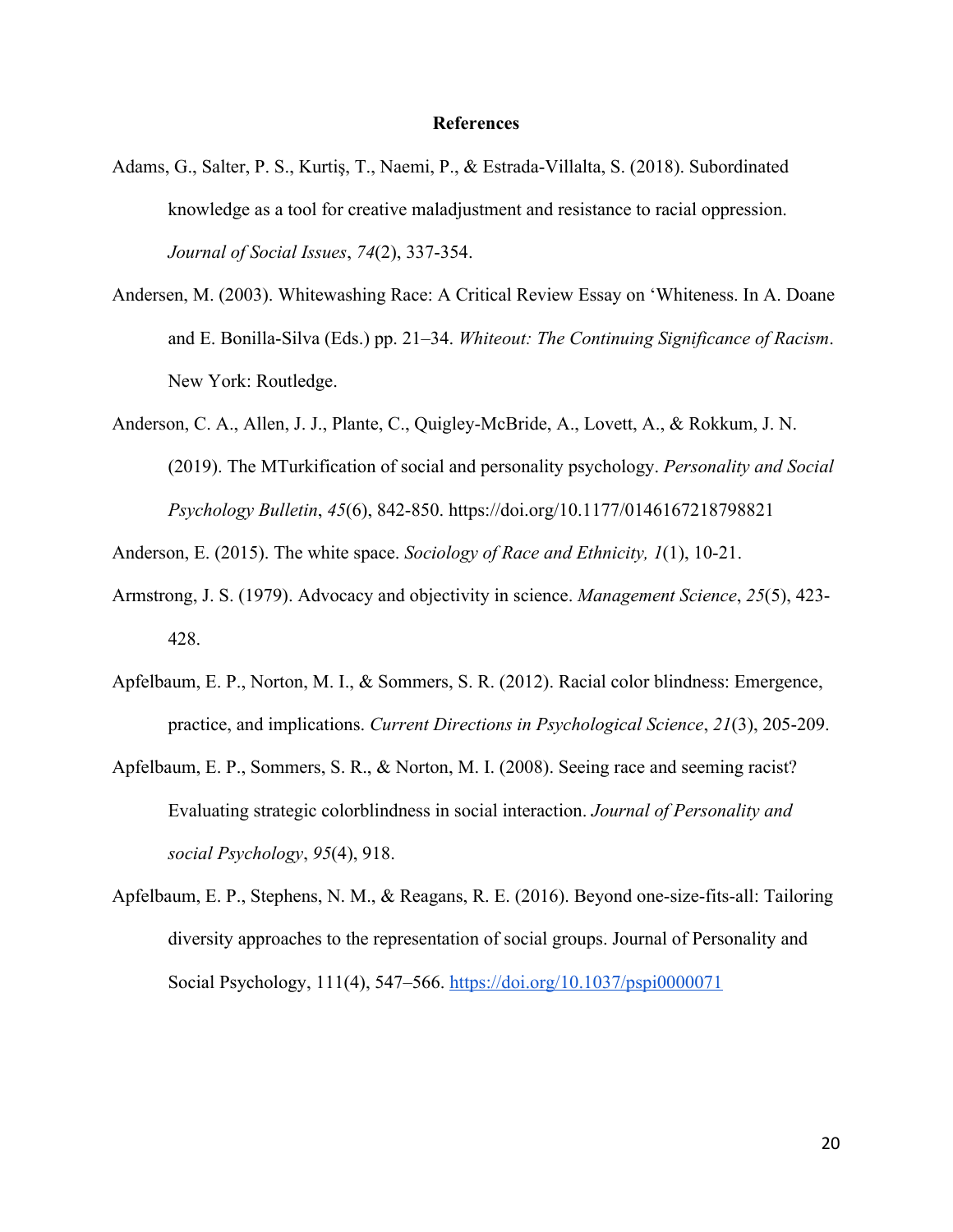- Ashburn-Nardo, L., Morris, K. A., & Goodwin, S. A. (2008). The confronting prejudiced responses (CPR) model: Applying CPR in organizations. *Academy of Management Learning & Education*, *7*(3), 332-342.
- Bauer, P. J. (2020). Retraction of "Declines in religiosity predict increases in violent crime—but not among countries with relatively high average IQ." *Psychological Science*, *31*(7), 905– 905. https://doi.org/10.1177/0956797620941437

Bell, A. (2005). *Debates in psychology*. Routledge.

- Bonilla-Silva, E. (2017). *Racism without racists: Color-blind racism and the persistence of racial inequality in the United States* (5th ed.). Lanham, MD: Rowman & Littlefield.
- Bowleg, L. (2013). "Once you've blended the cake, you can't take the parts back to the main ingredients": Black gay and bisexual men's descriptions and experiences of intersectionality. *Sex roles*, *68*(11), 754-767.
- Boykin, C. M., & Smith, C. R. (2019). Motivations to Control Prejudice Bias Performance Feedback in Developmental Relationships. *Personnel Assessment and Decisions*, *5*(2), 8.
- Chaney, K. E., Sanchez, D. T., & Remedios, J. D. (2016). Organizational Identity Safety Cue Transfers. Personality and Social Psychology Bulletin, 42(11), 1564–1576. https://doi.org/10.1177/0146167216665096
- Cialdini, R.B. and N.J. Goldstein (2004). Social influence: Compliance and conformity. Annual Review of Psychology, 55, 591–622.
- Cole, E. R. (2009). Intersectionality and research in psychology. American Psychologist, 64(3), 170–180. https://doi.org/10.1037/a0014564
- Comas-Díaz, L., & Torres Rivera, E. (Eds.). (2020). *Liberation psychology: Theory, method, practice, and social justice.* American Psychological Association.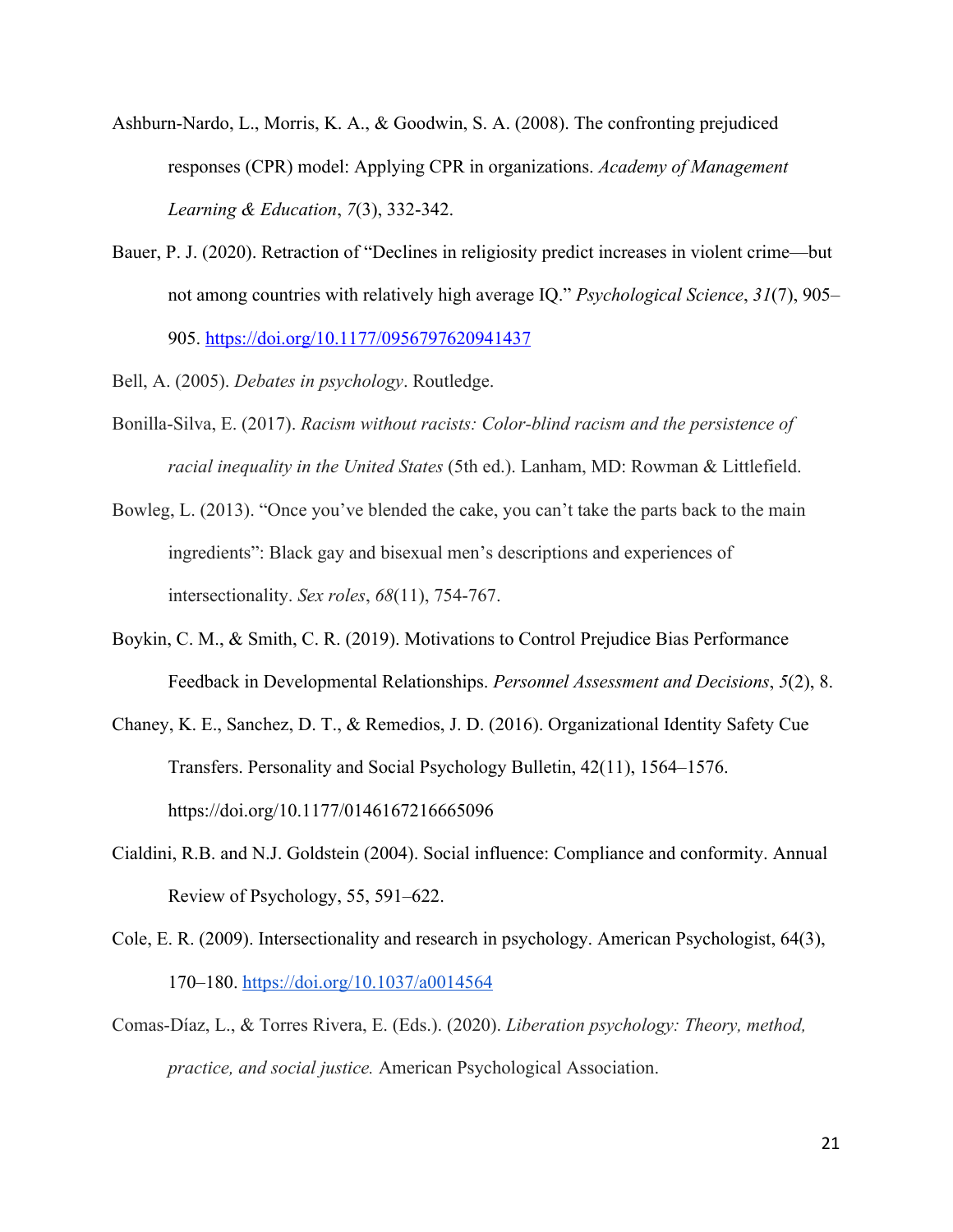Comfort, N. (2018). Genetic determinism rides again. *Nature*, *561*, 461–463.

- Cook, R., & Over, H. (2021). Why is the literature on first impressions so focused on White faces?. *Royal Society open science*, *8*(9), 211146. https://doi.org/ 10.1098/rsos.211146
- Crüwell, S., van Doorn, J., Etz, A., Makel, M. C., Niebaum, J. C., Orben, A., . . . Schulte-Mecklenbeck, M. (2018). 8 easy steps to open science : An annotated reading list. PsyArXiv, 1-32. doi:10.31234/OSF.IO/CFZYX
- Czopp, A. M., & Monteith, M. J. (2003). Confronting prejudice (literally): Reactions to confrontations of racial and gender bias. *Personality and Social Psychology Bulletin*, *29*(4), 532-544.
- Dubois, W. E. B. (1903). *The souls of Black folk*. Chicago, IL: A. C. McClurg and Company.
- Drury, B. J., & Kaiser, C. R. (2014). Allies against sexism: The role of men in confronting sexism. *Journal of Social Issues*, *70*(4), 637-652.
- Dupree, C. H., & Kraus, M. W. (2022). Psychological science is not race neutral. *Perspectives on Psychological Science*, *17*(1), 270-275.
- Dupree, C. H., Torrez, B., Obioha, O., & Fiske, S. T. (2021). Race–status associations: Distinct effects of three novel measures among White and Black perceivers. *Journal of Personality and Social Psychology*, *120*(3), 601-625.
- Hedges, L. V. (1987). How hard is hard science, how soft is soft science? The empirical cumulativeness of research. *American Psychologist*, *42*(5), 443.
- Henrich, J., Heine, S. J., & Norenzayan, A. (2010). Most people are not WEIRD. *Nature*, *466*(7302), 29-29. https://doi.org/10.1038/466029a
- Hill Collins, P. (1991). *Black feminist thought: Knowledge, consciousness, and the politics of empowerment*. Boston: Unwin Hyman.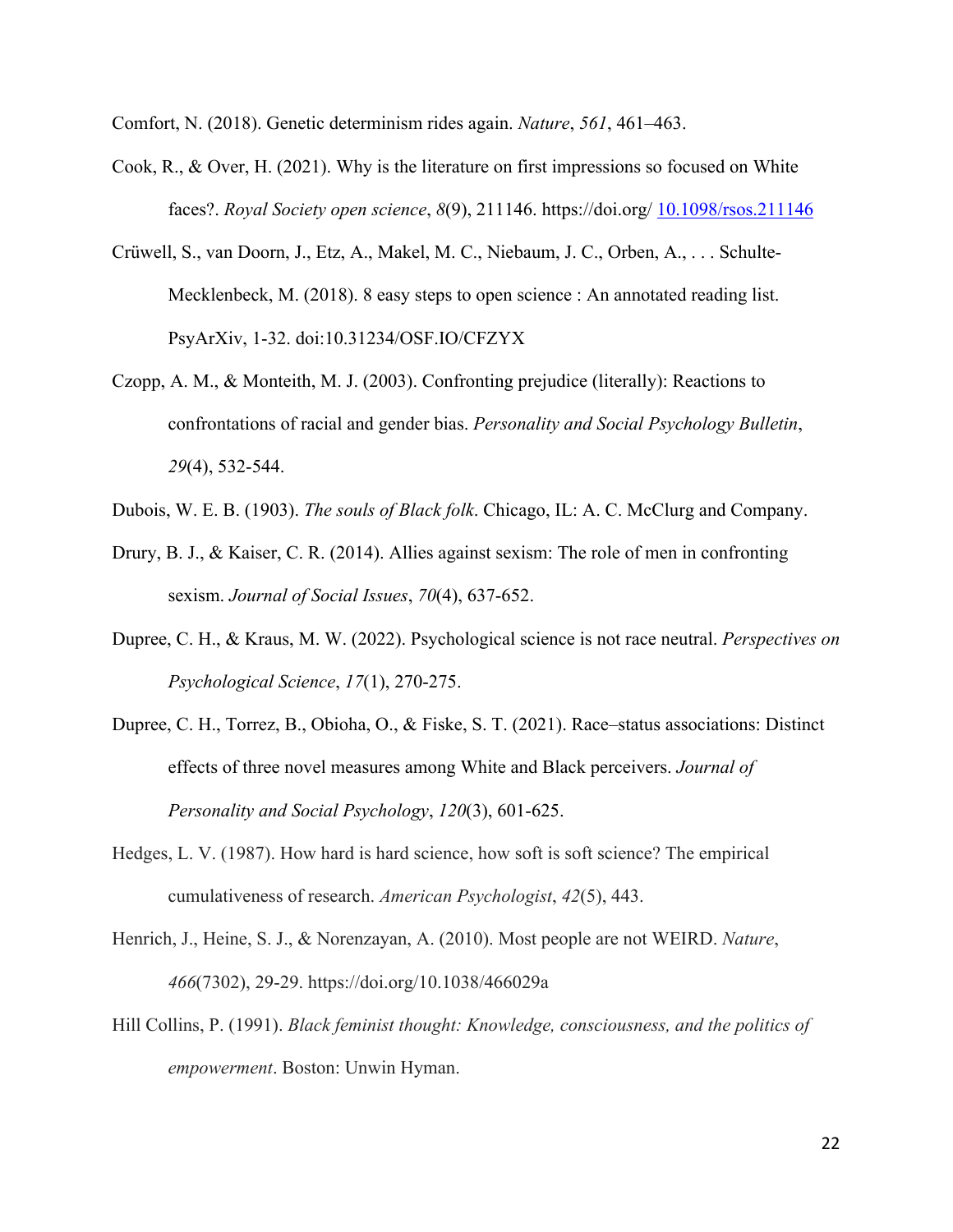- Hofstra, B., Kulkarni, V. V., Galvez, S. M. N., He, B., Jurafsky, D., & McFarland, D. A. (2020). The Diversity–Innovation Paradox in Science. *Proceedings of the National Academy of Sciences, 117*(17), 9284-9291.
- Hoppe, T. A., Litovitz, A., Willis, K. A., Meseroll, R. A., Perkins, M. J., Hutchins, B. I., ... & Santangelo, G. M. (2019). Topic choice contributes to the lower rate of NIH awards to African-American/black scientists. *Science Advances*, *5*(10), eaaw7238.
- Johnson, D. J., Tress, T., Burkel, N., Taylor, C., & Cesario, J. (2020). Retraction for Johnson et al., Officer characteristics and racial disparities in fatal officer-involved shootings. *Proc. Natl. Acad. Sci. U.S.A.*, *117*, 9127.
- Jones, Carolyn. "California Districts Look to Rename Schools Linked to Racist History." *EdSource*, 30 June 2020, https://edsource.org/2020/california-districts-look-to-renameschools-linked-to-racist-past/634080.
- Kaiser, C. R., Major, B., Jurcevic, I., Dover, T. L., Brady, L. M., & Shapiro, J. R. (2013). Presumed fair: Ironic effects of organizational diversity structures. Journal of Personality and Social Psychology, 104(3), 504–519. https://doi.org/10.1037/a0030838
- Kaiser, C. R., & Miller, C. T. (2001). Stop complaining! The social costs of making attributions to discrimination. *Personality and Social Psychology Bulletin*, *27*(2), 254-263.
- Kidd, S. A. (2002). The role of qualitative research in psychological journals. *Psychological Methods*, *7*(1), 126.
- Knowles, E. D., & Lowery, B. S. (2012). Meritocracy, self- concerns, and Whites' denial of racial inequity. *Self and Identity*, *11*, 202–222.
- Koch, S. (1959). *Psychology: A study of a science*. New York: McGraw-Hill.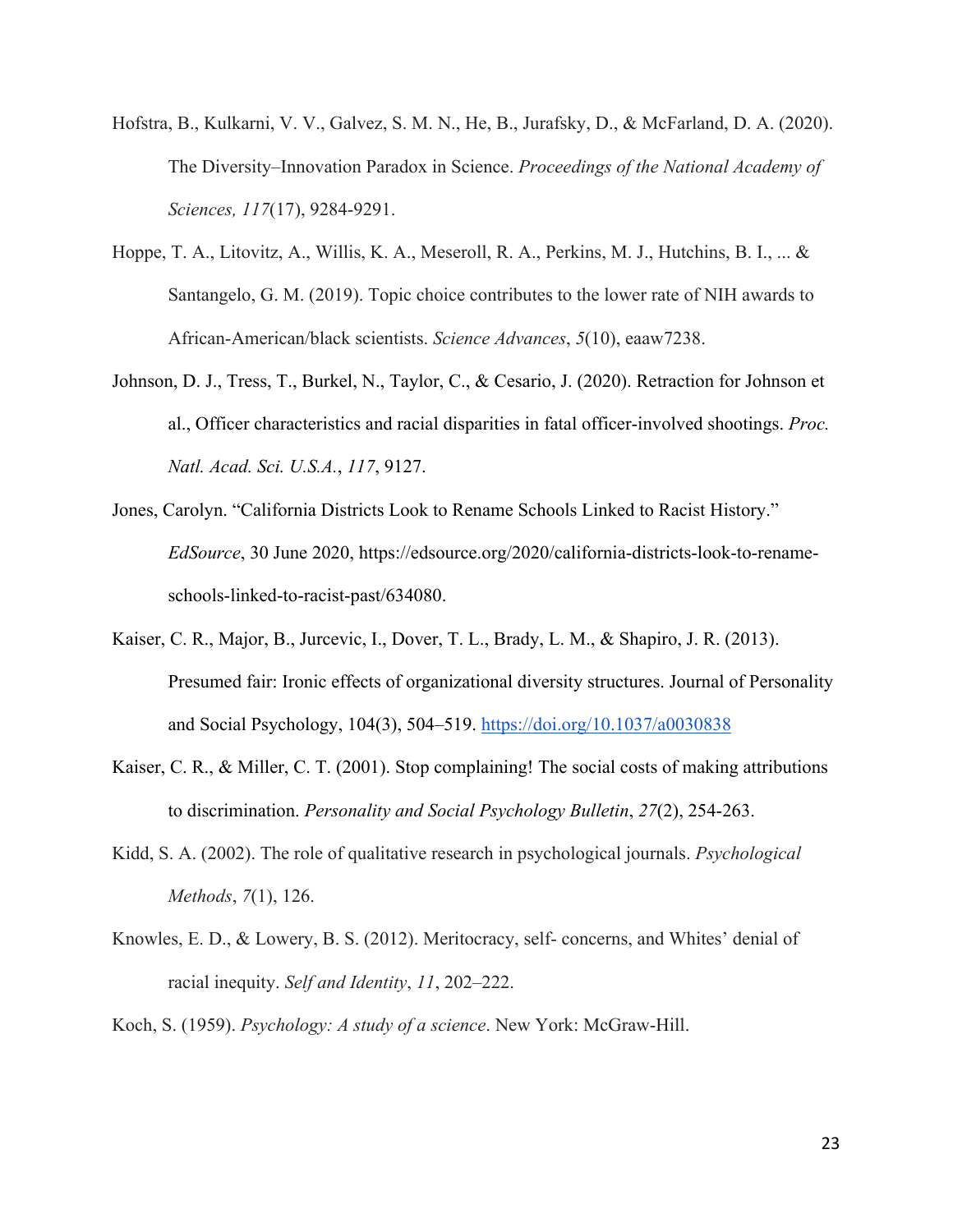- Kraus, M. W., & Torrez, B. (2020). A psychology of power that is embedded in societal structures. *Current Opinion in Psychology*, *33*, 86-90.
- Kraus, M. W., Rucker, J. M., & Richeson, J. A. (2017). Americans misperceive racial economic equality. *Proceedings of the National Academy of Sciences*, *114*(39), 10324–10331.
- Kraus, M. W., Torrez, B., & Hollie, L. (2022). How narratives of racial progress create barriers to diversity, equity, and inclusion in organizations. *Current Opinion in Psychology*, *43*, 108-113.
- Ledgerwood, A.,Hudson, S. T. J., Lewis, N.A., Jr., Maddox, K. B., Pickett, C. L., Remedios, J. D., Cheryan, S., Diekman, A. B., Dutra, N. B., Goh, J. X., Goodwin, S. A., Munakata, Y., Navarro, D. J., Onyeador, I. N., Srivastava, S., & Wilkins, C. L. (2022). The pandemic as a portal: Reimagining psychological science as truly open and inclusive. *Perspectives on Psychological Science*.
- Ledgerwood, A., Hudson, S. T. J., Lewis, N. A., Maddox, K. B., Pickett, C. L., Remedios, J. D., Cheryan, S., Diekman, A. B., Dutra, N. B., Goh, J. X., Goodwin, S. A., Munakata, Y., Navarro, D. J., Onyeador, I. N., Srivastava, S., & Wilkins, C. L. (2022). The Pandemic as a Portal: Reimagining Psychological Science as Truly Open and Inclusive. Perspectives on Psychological Science, 174569162110366.
- Livingston, R. W. (2021). The conversation: How seeking and speaking the truth about racism

https://doi.org/10.1177/17456916211036654

- can radically transform individuals and organizations (First edition). Currency.
- Lowery, B. S., Knowles, E. D., & Unzueta, M. M. (2007). Framing inequity safely: Whites' motivated perceptions of racial privilege. *Personality and Social Psychology Bulletin*, *33*(9), 1237–1250. https://doi.org/10.1177/0146167207303016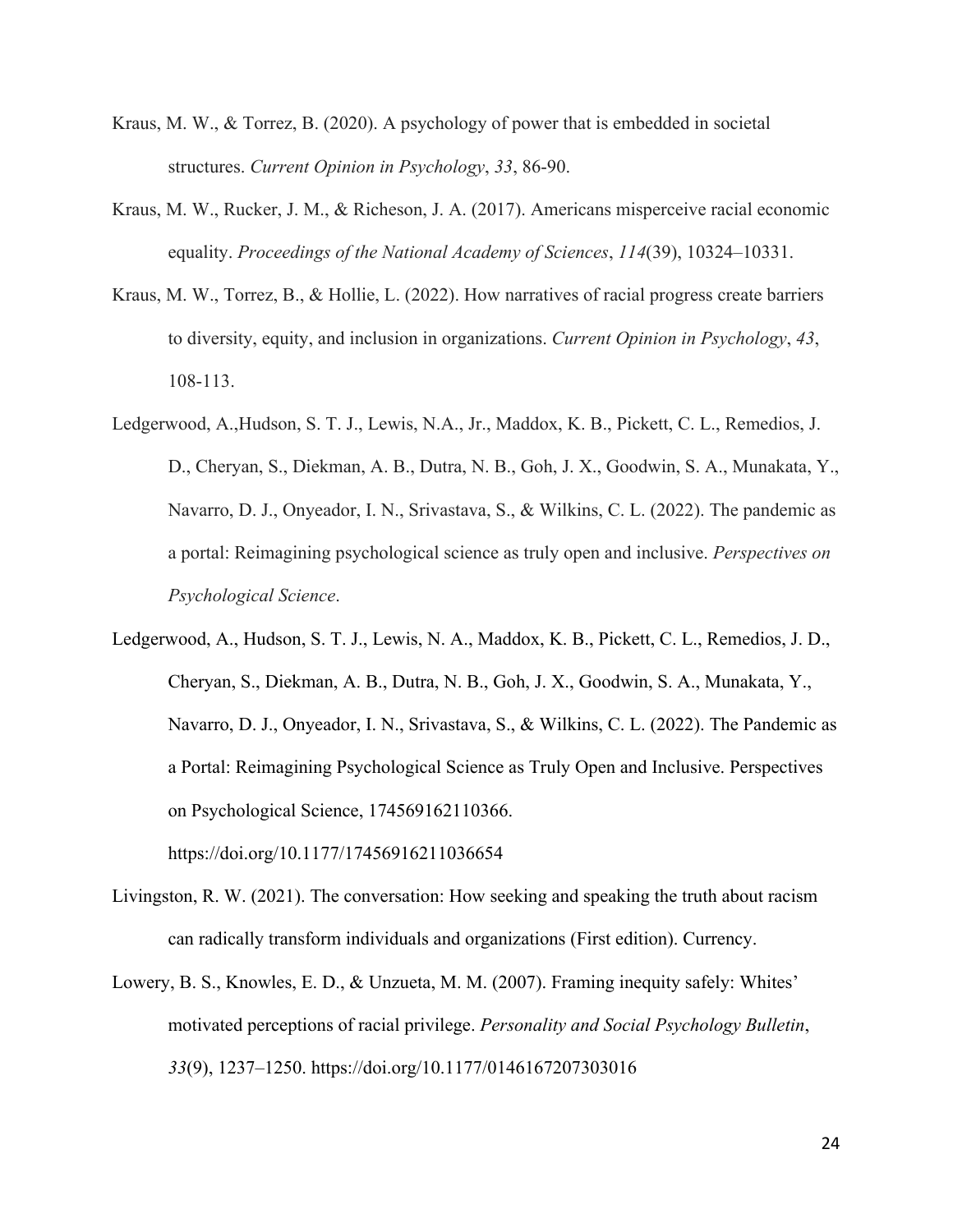- Massey, D., & Denton, N. (1993). *American apartheid: Segregation and the making of the underclass*. Cambridge, MA: Harvard University Press.
- Milkman, K. L., & Berger, J. (2014). *The science of sharing and the sharing of science.* Proceedings of the National Academy of Sciences, 111 (Suppl 4), 13642–13649.
- Meyers, C., Williams, A., Pauker, K., & Apfelbaum, E. P. (2021). The impact of social norms on navigating race in a racially diverse context. Group Processes & Intergroup Relations, 136843022098422. https://doi.org/10.1177/1368430220984228

Mills, C. W. (2014). *The racial contract*. Cornell University Press.

- Mueller, J. C. (2020). Racial Ideology or Racial Ignorance? An Alternative Theory of Racial Cognition. *Sociological Theory*, 073527512092619.
- Monk, E. P. (2022). Inequality without Groups: Contemporary Theories of Categories, Intersectional Typicality, and the Disaggregation of Difference. Sociological Theory, 40(1), 3–27. https://doi.org/10.1177/07352751221076863
- Nzinga, K., Rapp, D. N., Leatherwood, C., Easterday, M., Rogers, L. O., Gallagher, N., & Medin, D. L. (2018). Should social scientists be distanced from or engaged with the people they study?. *Proceedings of the National Academy of Sciences*, *115*(45), 11435- 11441.
- Okazaki, S., & Sue, S. (1995). Cultural considerations in psychological assessment of Asian Americans. In *Clinical personality assessment: Practical approaches* (pp. 107-119). Oxford University Press.
- Onyeador, I. N., Hudson, S. T. J., & Lewis, N. A. (2021). Moving Beyond Implicit Bias Training: Policy Insights for Increasing Organizational Diversity. Policy Insights from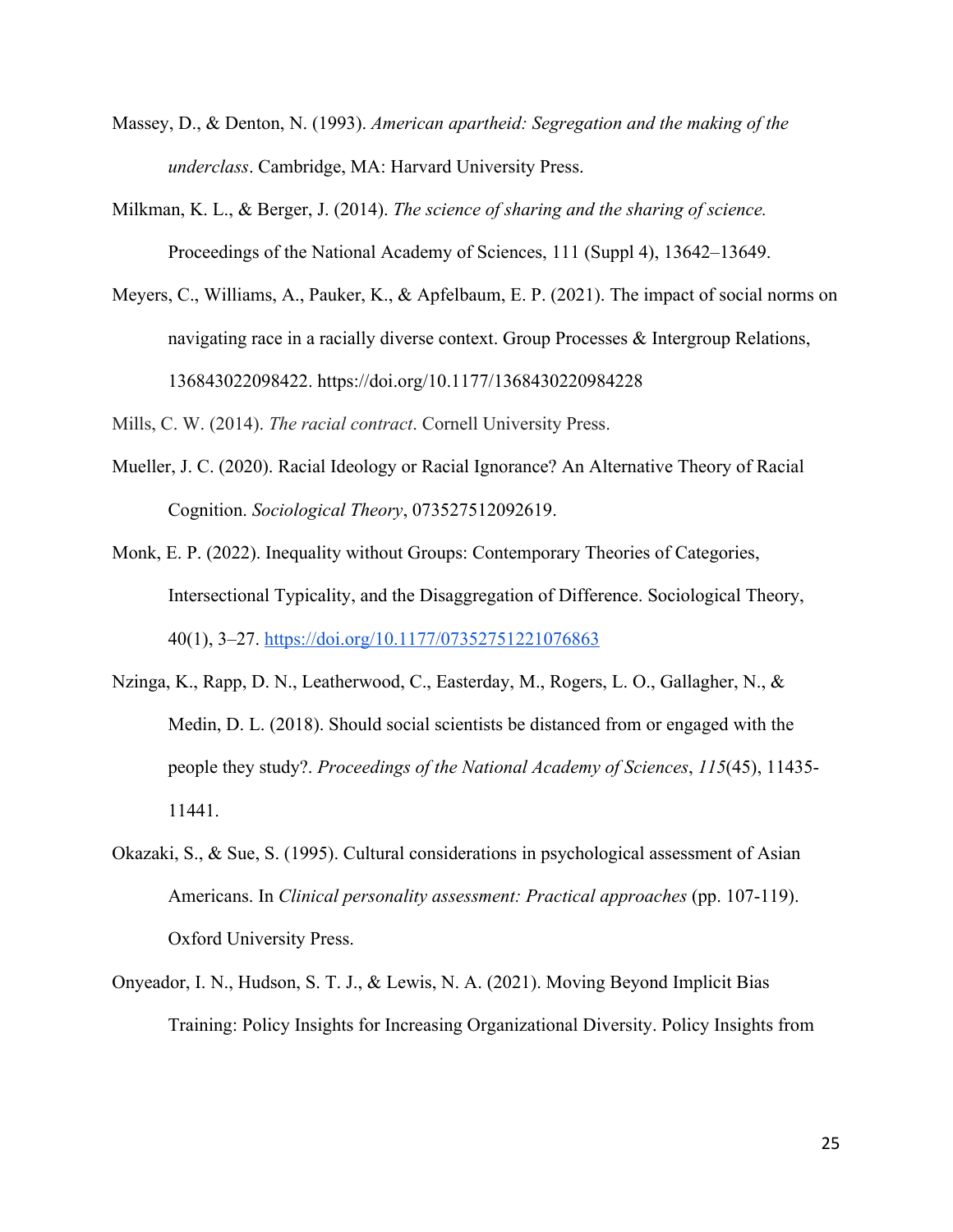the Behavioral and Brain Sciences, 8(1), 19–26.

https://doi.org/10.1177/2372732220983840

Phillips, L. T., & Lowery, B. S. (2018). Herd invisibility: The psychology of racial privilege. *Current Directions in Psychological Science*, *27*, 156–162.

Plomin, R. (2018). *Blueprint: How DNA makes us who we are*. MIT Press.

Rad, M. S., Martingano, A. J., & Ginges, J. (2018). Toward a psychology of Homo sapiens: Making psychological science more representative of the human population. *Proceedings of the National Academy of Sciences*, *115*(45), 11401-11405. https://doi.org/10.1073/pnas.1721165115

- Rasinski, H. M., & Czopp, A. M. (2010). The effect of target status on witnesses' reactions to confrontations of bias. *Basic and Applied Social Psychology*, *32*(1), 8-16.
- Ray, V. (2019). A theory of racialized organizations. *American Sociological Review*, *84*(1), 26- 53. https://doi.org/10.1177/0003122418822335

Roback, A. A. (1923). *Behaviorism and psychology*. University Bookstore, Incorporated.

Roberts, S. O., Bareket-Shavit, C., Dollins, F. A., Goldie, P. D., & Mortenson, E. (2020). Racial Inequality in Psychological Research: Trends of the Past and Recommendations for the Future. Perspectives on Psychological Science, 15(6), 1295–1309.

https://doi.org/10.1177/1745691620927709

- Roberts, S. O., & Rizzo, M. T. (2021). The psychology of American racism. *American Psychologist*, *76*(3), 475–487. https://doi.org/10.1037/amp0000642
- Rothstein, R. (2017). *The color of law: A forgotten history of how our government segregated America.* Liveright Publishing Corporation: New York, NY.

Rosenthal, R. (1990). How are we doing in soft psychology?. *American Psychologist*, *45*(6), 775.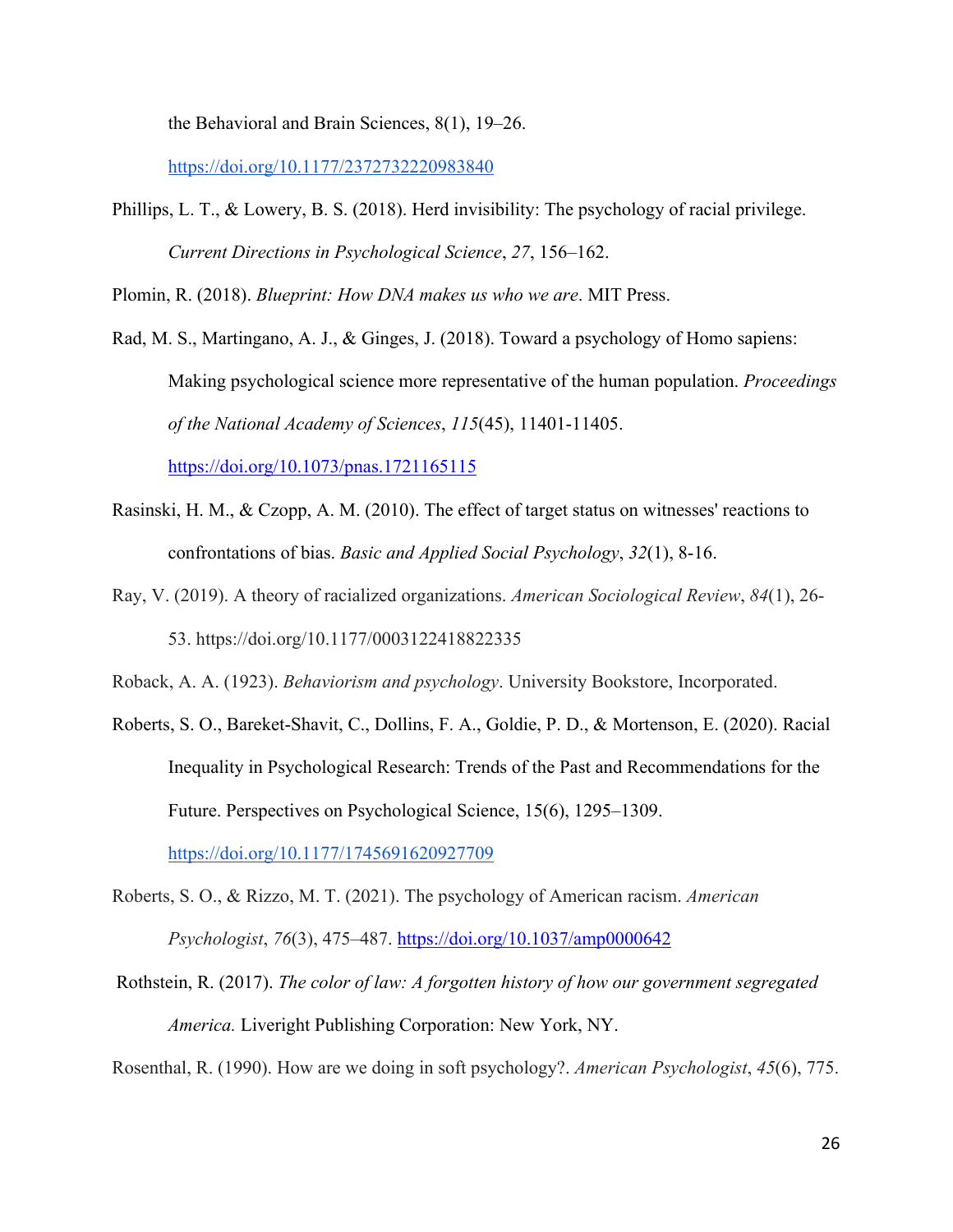Saini, A. (2019). *Superior: The Return of Race Science*, Beacon Press, Boston, MA.

- Salter, P., & Adams, G. (2013). Toward a critical race psychology. *Social and Personality Psychology Compass*, *7*(11), 781-793.
- Salter, P. S., & Haugen, A. D. (2017). Critical race studies in psychology. In *The Palgrave handbook of critical social psychology* (pp. 123-145). Palgrave Macmillan, London.
- Schultz, J. R., & Maddox, K. B. (2013). Shooting the messenger to spite the message? Exploring reactions to claims of racial bias. *Personality and Social Psychology Bulletin*, *39*(3), 346- 358.
- Sen, M., & Wasow, O. (2016). Race as a Bundle of Sticks: Designs that Estimate Effects of Seemingly Immutable Characteristics. Annual Review of Political Science, 19(1), 499– 522. https://doi.org/10.1146/annurev-polisci-032015-010015
- Settles, I. H. (2006). Use of an intersectional framework to understand Black women's racial and gender identities. *Sex Roles*, *54*(9), 589-601.
- Shedd, C. (2015). *Unequal city: Race, schools, and perceptions of injustice* (Russell Sage Foundation, New York).
- Simonton, D. K. (2004). Psychology's status as a scientific discipline: Its empirical placement within an implicit hierarchy of the sciences. *Review of General Psychology*, *8*(1), 59-67.
- Tankard, M. E., & Paluck, E. L. (2016). Norm Perception as a Vehicle for Social Change. *Social Issues and Policy Review*, *10*(1), 181–211. https://doi.org/10.1111/sipr.12022
- Torrez, B.**,** Dupree, C. H., & Kraus, M. W. (2022). Examining the racialized function of objectivity in management scholarship. In E. B. King, Q. Roberson, & M. Hebl (Eds.), *Research on Social Issues in Management*.